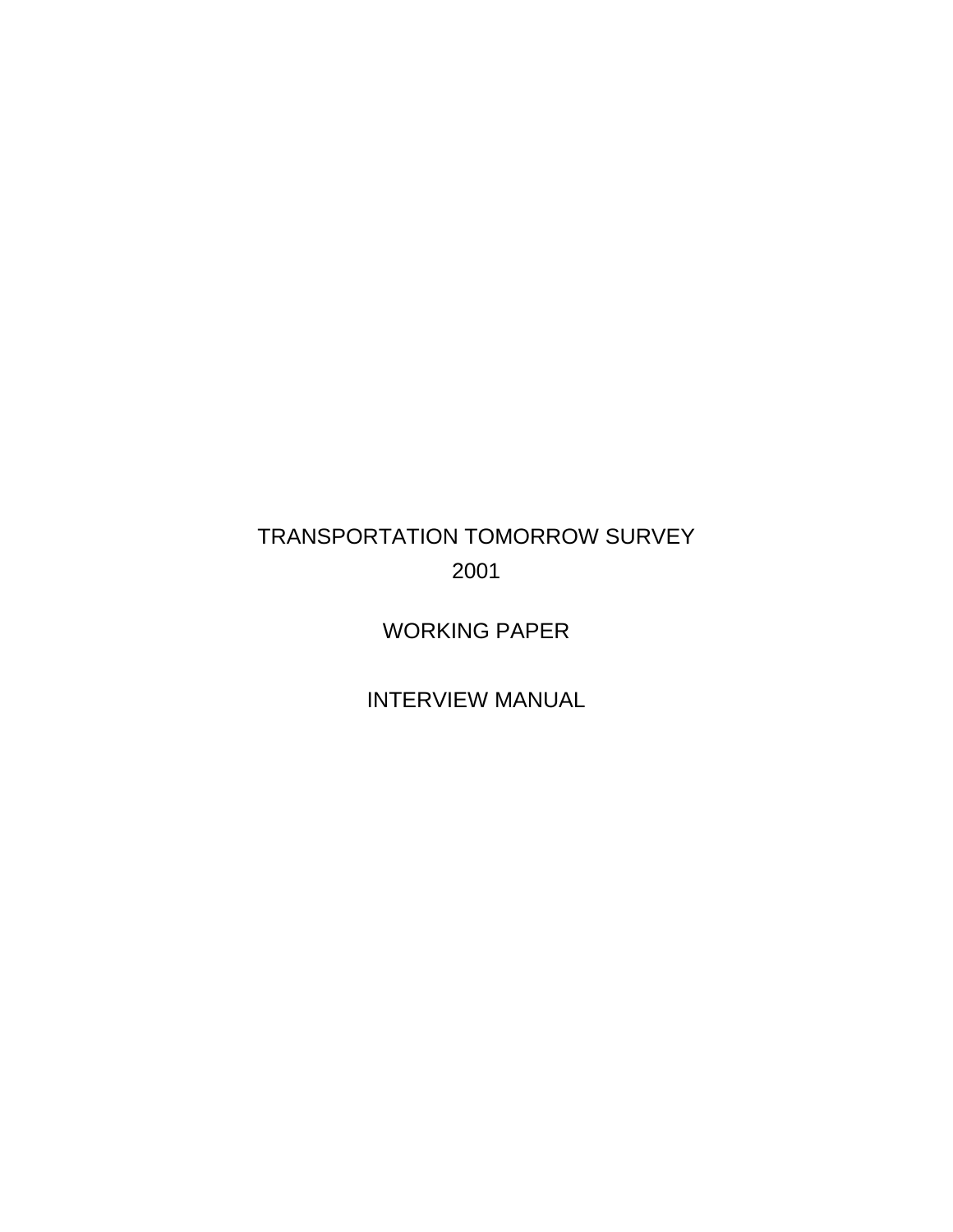# TRANSPORTATION TOMORROW SURVEY 2001

A Telephone Interview Survey on Household Travel Behaviour in Greater Toronto and the Surrounding Areas Conducted in the Fall of 2000, Fall of 2001 and Spring of 2002

## INTERVIEW MANUAL

# Working Paper Prepared for the Transportation Information Steering Committee

by the

Data Management Group University of Toronto Joint Program in Transportation

December 2002

Participating Agencies:

Ministry of Transportation, Ontario • City of Barrie • City of Guelph City of Hamilton • City of Kawartha Lakes • City of Orillia • City of Peterborough City of Toronto • County of Peterborough • County of Simcoe • County of Wellington GO Transit • Regional Municipality of Durham • Regional Municipality of Halton Regional Municipality of Niagara • Regional Municipality of Peel Regional Municipality of York • Toronto Transit Commission • Town of Orangeville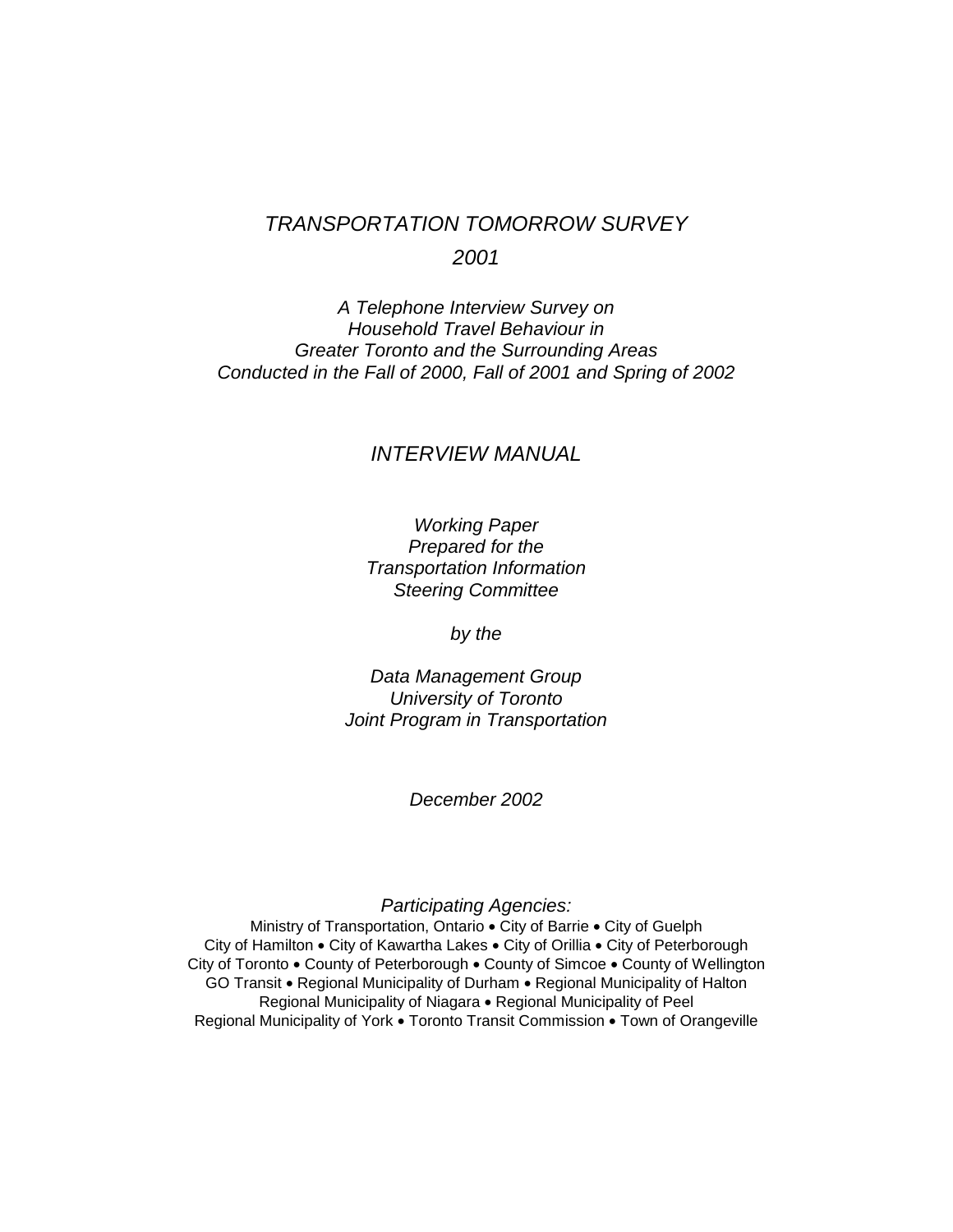# TABLE OF CONTENTS

| $\mathcal I$             |                                                                                                                                                                                                                                |                |  |  |
|--------------------------|--------------------------------------------------------------------------------------------------------------------------------------------------------------------------------------------------------------------------------|----------------|--|--|
| $\overline{2}$           |                                                                                                                                                                                                                                |                |  |  |
| 3                        | Approach the contract of the contract of the contract of the contract of the contract of the contract of the contract of the contract of the contract of the contract of the contract of the contract of the contract of the c | $\mathcal I$   |  |  |
| $\boldsymbol{\varDelta}$ | The Interview<br><u> 2000 - Jan James James James James James James James James James James James James James James James James J</u>                                                                                          | $\overline{c}$ |  |  |
| 41                       |                                                                                                                                                                                                                                | 2              |  |  |
| 4.2                      |                                                                                                                                                                                                                                | 2              |  |  |
| 4.3                      |                                                                                                                                                                                                                                | 3              |  |  |
| 5 <sup>5</sup>           |                                                                                                                                                                                                                                |                |  |  |
| 5.1                      | <b>Special Function Keys</b>                                                                                                                                                                                                   |                |  |  |
| 5.2                      |                                                                                                                                                                                                                                | 9              |  |  |
| 5.3                      |                                                                                                                                                                                                                                |                |  |  |
| 6                        |                                                                                                                                                                                                                                | 10             |  |  |
| 6.1                      |                                                                                                                                                                                                                                | 10             |  |  |
| 6.1.1                    |                                                                                                                                                                                                                                | 10             |  |  |
| 6.1.2                    |                                                                                                                                                                                                                                |                |  |  |
| 6.1.3                    |                                                                                                                                                                                                                                | 11             |  |  |
| 6.1.4                    |                                                                                                                                                                                                                                | 11             |  |  |
| 6.2                      | Person Data _________                                                                                                                                                                                                          | 11             |  |  |
| 6.2.1                    |                                                                                                                                                                                                                                | 11             |  |  |
| 6.2.2                    | Age<br><u> 1989 - Johann Johann Stoff, deutscher Stoffen und der Stoffen und der Stoffen und der Stoffen und der Stoffen</u>                                                                                                   | 12             |  |  |
| 6.2.3                    |                                                                                                                                                                                                                                | 12             |  |  |
| 6.2.4                    |                                                                                                                                                                                                                                | 12             |  |  |
| 6.2.5                    |                                                                                                                                                                                                                                | 12             |  |  |
| 6.2.6                    |                                                                                                                                                                                                                                | 12             |  |  |
| 6.2.7<br>6.2.8           |                                                                                                                                                                                                                                | 13             |  |  |
| 6.2.9                    | Employment location _____________                                                                                                                                                                                              | 13<br>14       |  |  |
| 6.2.10                   |                                                                                                                                                                                                                                | 14             |  |  |
| 6.2.11                   |                                                                                                                                                                                                                                | 14             |  |  |
| 6.3 Trip Data            | <u> 1989 - Johann Johann Stoff, deutscher Stoffen und der Stoffen und der Stoffen und der Stoffen und der Stoffen</u>                                                                                                          | 14             |  |  |
| 6.3.1                    |                                                                                                                                                                                                                                | 15             |  |  |
| 6.3.2                    |                                                                                                                                                                                                                                | 15             |  |  |
| 6.3.3                    |                                                                                                                                                                                                                                | 16             |  |  |
| 6.3.4                    |                                                                                                                                                                                                                                | 16             |  |  |
| 6.3.5                    | Start Time                                                                                                                                                                                                                     | 17             |  |  |
| 6.3.6                    |                                                                                                                                                                                                                                | 17             |  |  |
| 6.3.7                    |                                                                                                                                                                                                                                | 18             |  |  |
| 6.3.8                    |                                                                                                                                                                                                                                | 18             |  |  |
| $\overline{7}$           | <b>Commonly Asked Questions</b>                                                                                                                                                                                                | 19             |  |  |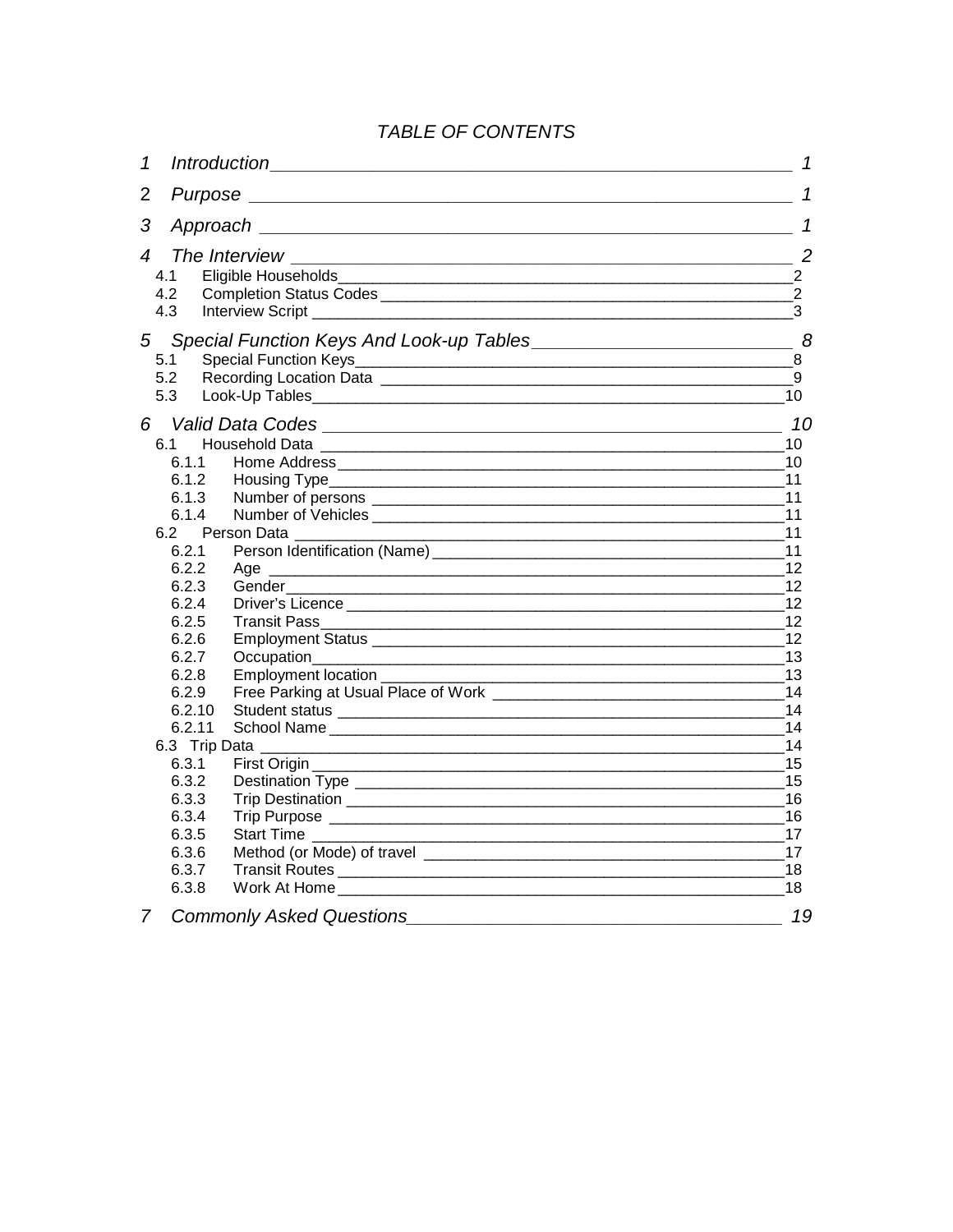# **1 Introduction**

The Transportation Tomorrow Survey is a project directed by the Toronto Area Transportation Planning Data Collection Steering Committee. Committee membership includes representatives from the Ontario Ministry of Transportation, the Regional Municipalities of Durham, Halton, Hamilton-Wentworth, Peel and York, City of Toronto, GO Transit and the Toronto Transit Commission.

The survey is designed to collect information on the travel patterns of all members of the selected households eleven years of age and older. It will be used to update the results of three previous surveys and to determine trends in travel behaviour since those times. The earlier Transportation Tomorrow Surveys were in 1986, 1991 and 1996. Although specific information will be collected for each household, the results will be combined in order to get a picture of overall travel patterns in each area.

Studies have shown that there are strong spatial interactions between the Greater Toronto Area (GTA) and its surrounding regions. To study these interactions in detail, the Transportation Tomorrow Survey was expanded in 1996 to include the area surrounding the GTA. The 2001 survey will also include these areas. The survey will be conducted by telephone, have a final sample of approximately 120,000 households, and will be undertaken in two stages. The area surrounding the GTA being the Regional Municipalities of Niagara, the Counties of Peterborough, Simcoe, Victoria and Wellington, the Cities of Barrie, Orillia, Guelph and Peterborough, and the Town of Orangeville were surveyed in Fall 2000. The Greater Toronto Area being the Regions of Durham, York, Peel, Halton, Hamilton-Wentworth and the City of Toronto are to be surveyed in Fall 2001.

# **2 Purpose**

The purpose of the survey is to establish a database of travel information that can be used by all of the agencies involved in the planning of future transportation facilities. By identifying who travels where, when and why, and by what method of transportation it is possible to evaluate the need for new roads, rapid transit facilities and bus routes.

# **3 Approach**

The sample of households has been randomly selected from Bell Canada's listing of households with residential telephone numbers. The households are selected to provide a representative cross section of all areas. Approximately 5% of all households in the survey area will be contacted by telephone. Unlisted numbers and business phones are excluded. An advance letter is sent to each household one to two weeks in advance of the expected day of the interview. The letter explains the purpose of the survey and tells them to expect the phone call. Experience has shown that prior notification eases people's concern about supplying this type of information and results in a better response rate.

Telephone calls will be made Tuesday to Friday between 5:30 p.m. and 9:30 p.m. and some four hour Saturday shifts. Interviewers will **speak to an adult**, who normally lives in the household and who is familiar with the travel patterns of all members. Travel information will not be collected for children under 11 years of age. The information collected will be for all trips made in the 24-hour period between 4:00 am the previous day and 3:59 am on the day of the interview. It may be necessary to call on Mondays about trips on a day in the previous week to secure sufficient completed interviews in the time available.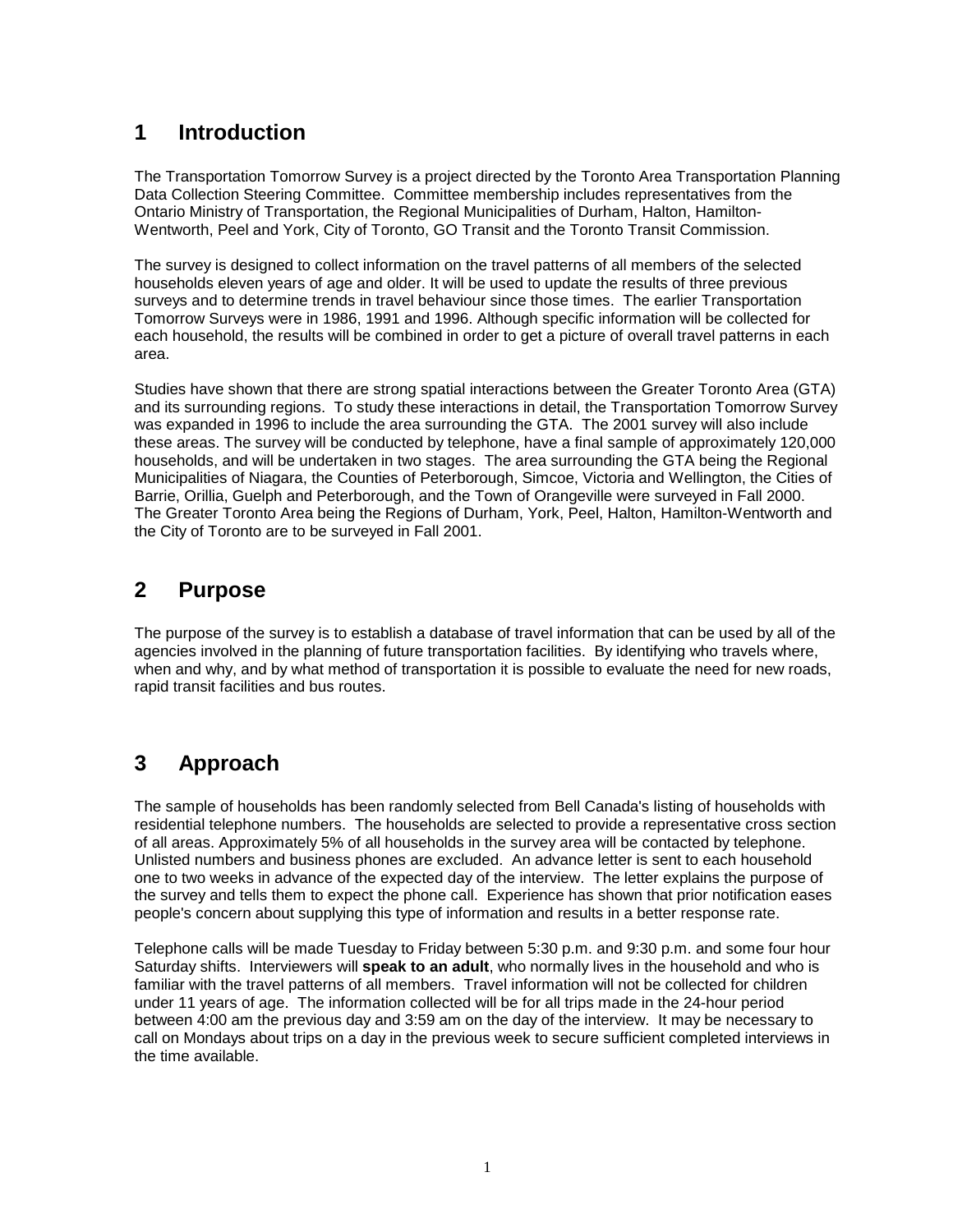# **4 The Interview**

The interview is arranged to collect three categories of information: **household data** (type of housing, number of persons, etc.), **person data** (age, gender, employment status, etc.) and **trip data**.

#### **A trip is a one-way movement to a specific destination for a given purpose and is defined by origin, destination, start time, trip purpose and method of travel.**

# **4.1 Eligible Households**

Interviewers must verify that the name and address of the household are correct and complete, making changes if necessary. A post office box or rural route number is not sufficient. If the phone number still belongs to the same household but they have moved or the number has been changed try the new number and proceed with the interview if it is still the same household and is within the survey area. Incorrect phone numbers (e.g., they belong to a household other than the one listed) are to be politely terminated and recorded as invalid. Business phone numbers are not eligible unless they are also a residence.

# **4.2 Completion Status Codes**

#### **Action by Interviewer**

| Line out of service   |                | None                                                                                                                                                                                                                                                                                                                                                                                                              |
|-----------------------|----------------|-------------------------------------------------------------------------------------------------------------------------------------------------------------------------------------------------------------------------------------------------------------------------------------------------------------------------------------------------------------------------------------------------------------------|
| Line busy             |                | None: computer program will bring the household up again later (approx.<br>$1$ hour).                                                                                                                                                                                                                                                                                                                             |
| No answer (8 rings)   | $\blacksquare$ | None: computer program will bring the household up again later (approx.<br>Next day $+ 1$ hour).                                                                                                                                                                                                                                                                                                                  |
| Answering Machine     |                | Leave message for household to call in. If the household does not call us<br>in 3 days, computer program will bring up the household again.                                                                                                                                                                                                                                                                       |
| Invalid phone #       | $\blacksquare$ | Use this code for business numbers or if the number belongs to a<br>household other than the one listed.                                                                                                                                                                                                                                                                                                          |
| Refused               | $\blacksquare$ | Use this code for households who refuse to participate. Be sure that you<br>have made every effort to persuade them to continue and that you have<br>addressed each of their concerns to the best of your ability. Refer to<br>"Commonly asked questions". Use the comment screen to note the<br>reason for the refusal if you determine there is a possibility of a supervisor<br>succeeding with the interview. |
| Interrupted Interview | $\sim$         | To be used when an interview is terminated without agreement for a set<br>call-back time and date.                                                                                                                                                                                                                                                                                                                |
| Call Back Later       |                | Take care not to book multiple call-backs for the same time. Computer<br>will prompt you for time and date. Interview may be partially completed so<br>use the comment screen for special call back instructions including who<br>to speak to and the day for which trip data is to be or has been<br>collected.                                                                                                  |
|                       |                | If a household wishes to be called back before you can ask them whether<br>or not they received the letter, press 'F3' and 'yes' to "really want to quit"<br>to return to the status screen.                                                                                                                                                                                                                      |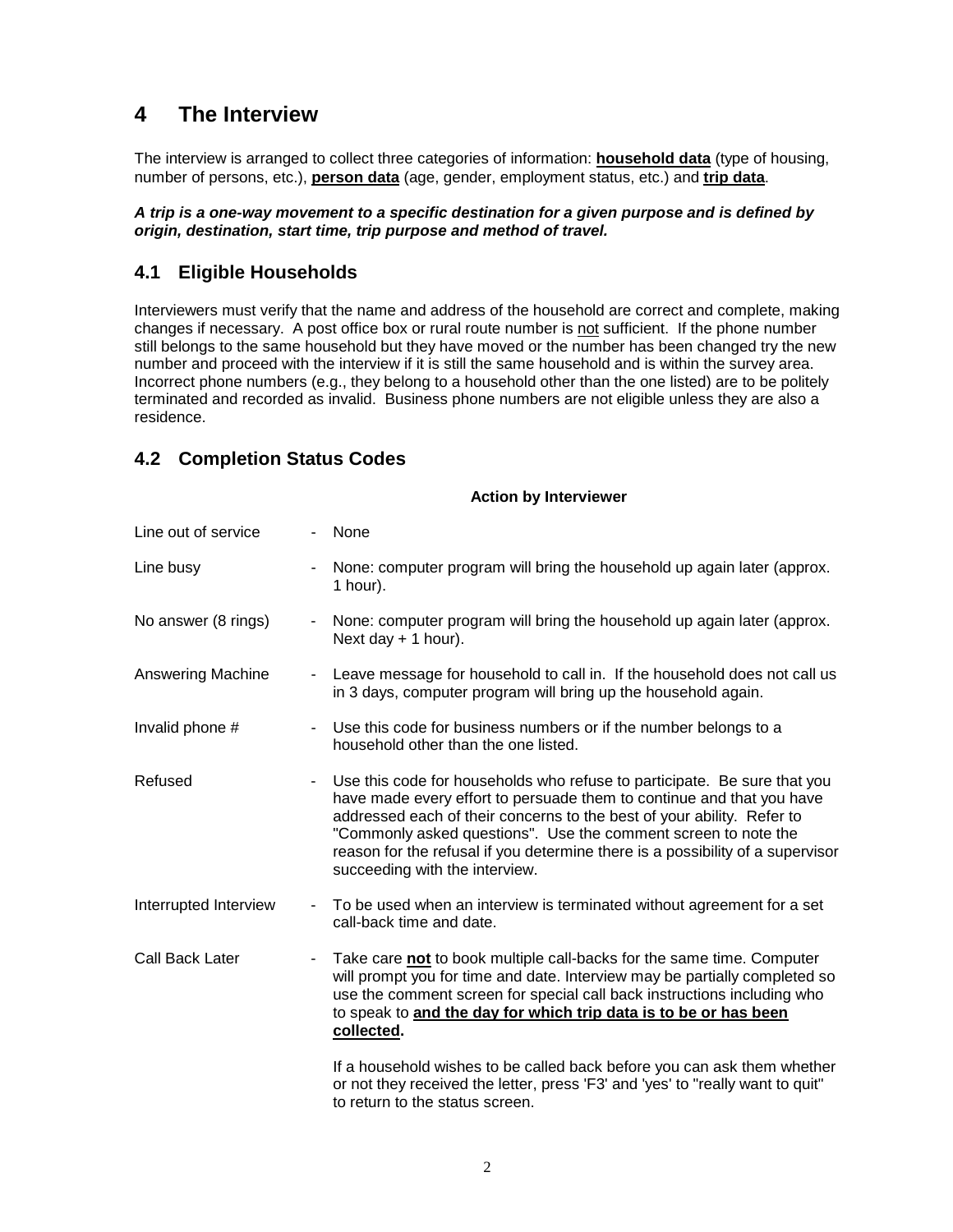| Non-English Interview | - Arrange call back in a specific language. Always ask if anyone in the<br>household speaks English in order to complete the interview.                                                                                                                                                                                                                                                                                                           |
|-----------------------|---------------------------------------------------------------------------------------------------------------------------------------------------------------------------------------------------------------------------------------------------------------------------------------------------------------------------------------------------------------------------------------------------------------------------------------------------|
| <b>Needs Review</b>   | - For emergency use only, when interviewer is unable to speak to<br>supervisor to gain clarification regarding a particular circumstance or<br>event in the interview. Always make every effort to resolve any questions<br>regarding any particular interview that you determine "needs review" that<br>evening. Only as a last resort is this category used. Always note in the<br>comment field what the circumstances were and sign and date. |
| Complete              | - An interview is not complete until person and trip information has been<br>collected for all eligible members of the household.                                                                                                                                                                                                                                                                                                                 |

## **4.3 Interview Script**

Dial listed phone number: (Note: an answering machine does not count as a contact)

I. No contact: --> Returns to status code screen (busy/no answer/out of service/invalid/answering machine)

select option: Answering Machine - read Message 1:

 Message 1: "Hello, my name is (full name) calling for the Transportation Tomorrow Survey. The survey is being carried out on behalf of your Provincial and Municipal governments. It is important that we obtain information on your household. Please call us at 1-888-735-2221 or 416-946-8392 between 10 a.m. and 9:30 p.m., Monday to Friday, or Saturday between 10 a.m. and 2 p.m. Thank you for your cooperation."

- II. Contacted household:
	- 1. "Hello, my name is (full name) calling for the Transportation Tomorrow Survey. Is this the household?" (Y/N)
		- (No) --> confirm telephone number -->
		- (a) terminate and assign status code invalid phone number (b) re-dial  $(Yes)$ -> go to 2.
	- 2. "By now you should have received a letter from the Ontario Ministry of Transportation explaining the purpose of the survey and telling you to expect my call. Did you receive the letter?" (Y/N) (Yes) --> Read Message 3

(No) --> Read Message 2 then Message 3

Message 2: "Since you did not receive the letter I'll explain the purpose of the survey. It is to help your Provincial and Municipal governments make improvements to roads and public transit in your area. To do that they need to collect information on existing household travel patterns. The interview will take 5 to 10 minutes. All the information you give us is strictly confidential."

Message 3: "First, I would like to ask you some questions about your household."

#### **HOUSEHOLD DATA SCREEN**

- 1. "Are you still living at ... ?" (Y/N)
	- (No) --> "What is your new street address?" "What municipality is that in?"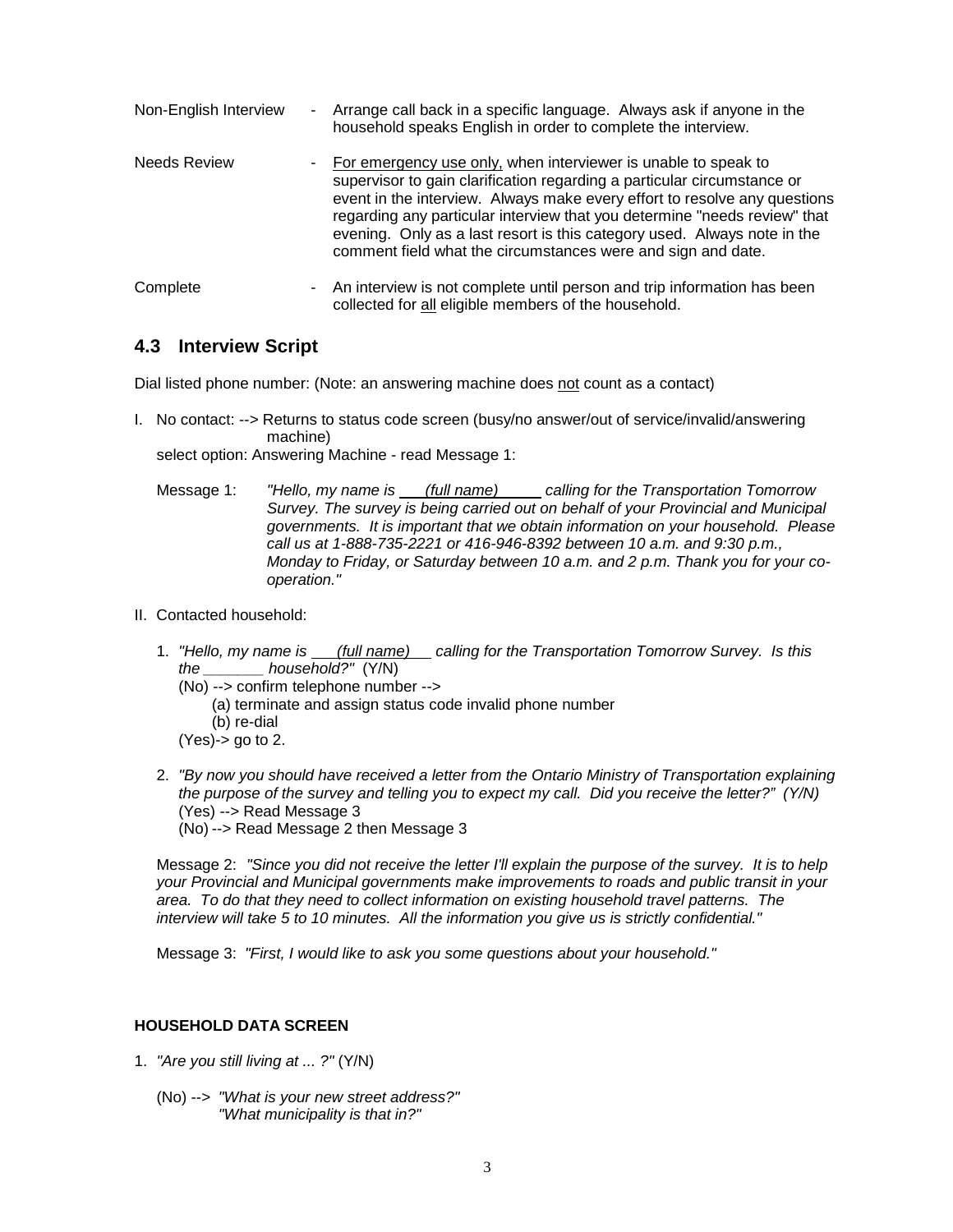(Yes)--> go to 2

- 2. "Is that a house, townhouse or an apartment?" (H/T/A)
- 3. "How many people, including yourself, live in your household?" (1-9)
- 4. "How many vehicles does your household have available for personal use?" (0-9)
- Interviewer: a) Note language used in interview. b) Confirm information (accept 'Respondent')

#### **Ensure you are talking to an adult who is familiar with household travel.**

#### **PERSONAL DATA SCREEN**

Message 4: "Now, I would like to ask you some questions about yourself."

Interviewer: To record identification for people in the household, you may either type in a family description (e.g., wife, son, roommate, etc.) or press <Enter> to accept the computer defaults (e.g., RESPONDENT for 1st person, PERSON 2 for 2nd person, PERSON 3 for 3rd person, etc.)

1. "How old are you (he/she)?" (0-98)

Interviewer: a) Code 0 for infant less than 1 year old. b) Note gender of person.

2. "Do you (he/she) have a driver's licence?" (Y/N)

Interviewer: a) Person must be 16 or older to hold a driver's licence.

- 3. "Do you (he/she) have a transit pass?" (Y/N)  $(No) \rightarrow so to 4$ (Yes) --> 3a. "What kind?" (MetroPass / GO / Other / Combination)
- 4. "Are you employed?" "Full-time or part-time?" (F/P/N) (No) --> go to 5 (Yes) --> go to 4a below
- 4a "What is your (his/her) occupation?" (General Office / Service and Sales / Manufacturing and Construction / Professional)
- 4b "What is the address of your (his/her) usual place of work?"
	- Probes: "What is the street address?" "Can you give me a landmark or a building name as you would tell a cab driver?" "What is the nearest intersection (street A (slash)/ street B)?" "What municipality is that in?"

Interviewer: a) Always confirm Municipality when pulling street name from list.

4c "Do you have free parking available where you (he/she) work?" (Y/N)

5. "Are you (he/she) a full-time or part-time student?" (F/P/N)  $(No) \rightarrow op$  go to 6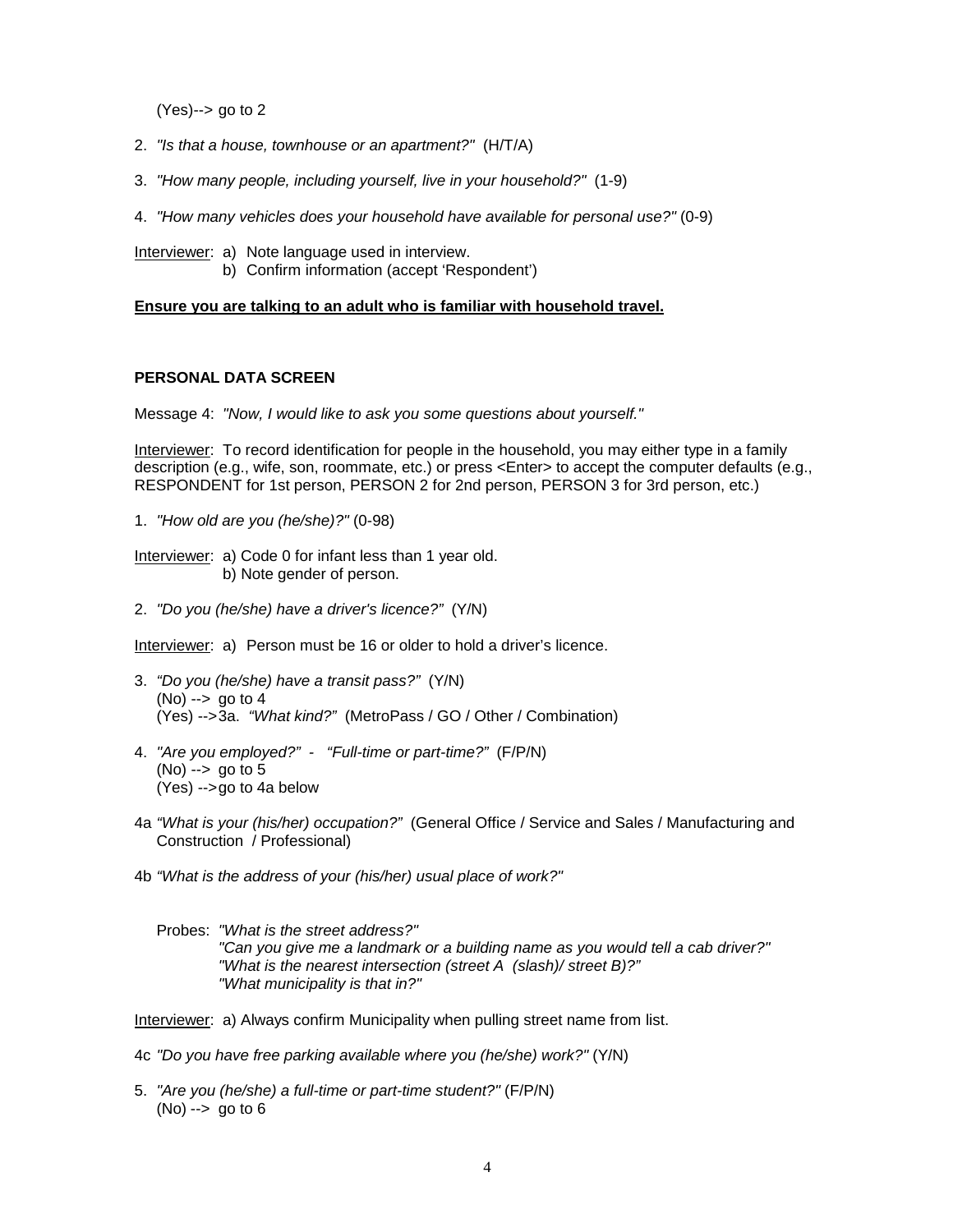(Yes)--> go to 5a below

- 5a "What is the name of the school?" "What municipality is that in?"
- Interviewer: a) Person cannot be both full-time employee and full-time student. If so however, code as part-time student.
- 6. "The next person in the household, who would that be?"

Computer takes you back to 1, for everyone in the household, until it is the last person.

#### **FIRST ORIGIN SCREEN**

Message 5: "Now I would like to ask you about the trips that you (and the other members of your household) made yesterday. I'll start with your trips first."

1. "Did your (his/her) first trip start from home yesterday?" (Y/N)

 (Yes)--> go to 2a (enter 'Y' for trips made by person, then 'Y' again for started from home) (No) --> go to 2b (enter 'Y' for trips made by person, then 'N' for not started from home)

Interviewer: If no trips were made, enter 'N'. If person has a usual place of work and made no trips then:

 "You (he/she) did not go to work yesterday, were(was) you (he/she) working at home?" (Y/N)

2a "Where did you (he/she) go first?"

Interviewer: Ensure that you are recording the **very first** trip the person made that day starting from 4am.

2b "Where did you (he/she) start from?"

 'W' for work --> "Was that your (his/her) usual place of work at ... ?" (Y/N) 'S' for school --> "Was that your (his/her) usual school at ... ?" (Y/N) 'O' for other --> "What was the address?" "What municipality is that in?"

#### **TRIP SCREEN**

1. "Where did you (he/she) go from there?" (Work/School/Home/Other)

 Interviewer: Probe respondent: "Did you make a stop on the way there?" AND/OR "Did you go out during the day?"

- $'H' \rightarrow \qquad$  go to 2.
- 'O' --> 1a "What was the address, municipality, etc.?" 1b "What was the purpose of the trip?"
- 'S'/'W' --> 1c "Was that your (his/her) usual place of school/work at?" (No) -->"What is the street address, municipality, etc.?"  $(Yes) \rightarrow go$  to 2
- 2. "At what time, to the nearest 5 minutes, did you (he/she) leave to go there?"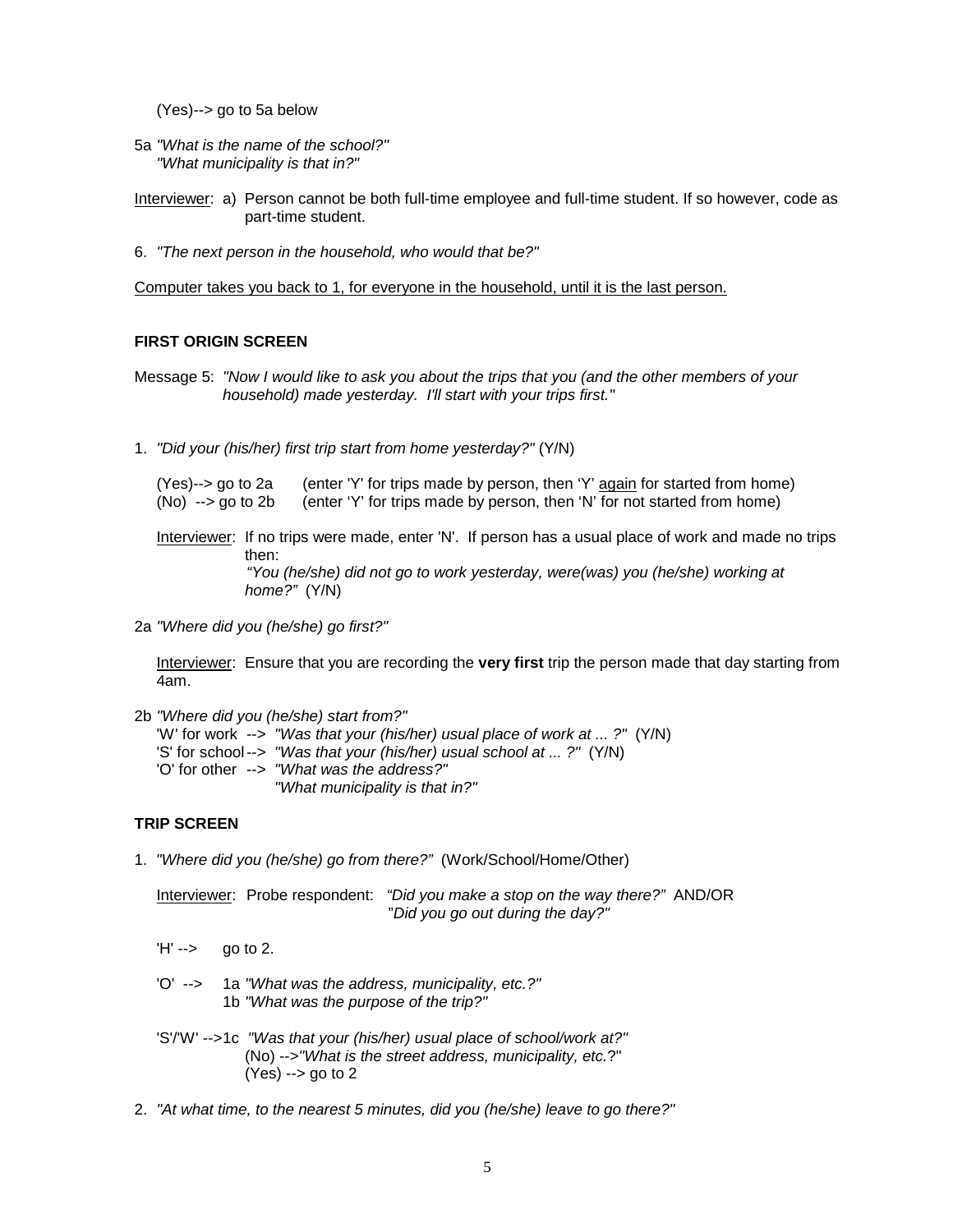Note: Times are recorded as a 3 or 4 digit number followed by the letter "a" (for a.m.), "p" (for p.m.) or "n" (for trips made between midnight and 3:59 am). For example, 3 p.m. would be entered as 300p. Valid time ranges are:

 400a to 1159a - 4:00 a.m. to 11:59 a.m. the previous day 1200p to 1159p - 12:00 p.m. to 11:59 p.m. the previous day 1200**n** to 359**n** - 12:00 a.m. to 3:59 a.m. the interview day

 It is important to record a start time for every trip. If you are unable to get an exact time make the best estimate possible, say 1030a for mid-morning. F10 <Don't Know> will give you a default time of 4:00 a.m. for the 1st trip or automatically add on 5 minutes to the previous trip start time for subsequent trips.

 Trips must be recorded in the proper time sequence. The computer will prompt you with an error message if they are not. Stress "What time did you **leave** (previous destination) to go there" making the connection to the previous trip to ensure complete information.

 You can use the 'I' (Insert a trip) or 'R' (Review a trip) option to rearrange trip sequences during or after an interview.

- 3. "What was the purpose of the trip?" (Work / School / Home / Marketing or Shopping / Facilitate Passenger / Daycare / Other)
- 4. "How did you (he/she) get there?" Drive / Passenger / Motorcycle / Taxi / Walk / Cycle / Transit / Schoolbus / Other)

 Non-Transit --> go to 5 Transit  $(T)$  -->  $\overline{a}$ ) If no previous transit trip for this person: go to 4c on Transit Screen. (b) Otherwise go to 4a:

4a "Did you (he/she) take the same transit routes as on a previous trip?" (Y/N)

 (Yes)--> 4b " Which trip?" then "Were they exactly the same?" (No) --> go to 4c on Transit Screen

 (No) to exactly the same --> edit data on Transit Screen (Yes) to exactly the same--> confirm then go to 5

#### **TRANSIT SCREEN**

.

- 4c "How did you (he/she) get to the bus/train stop?" (Driver / Passenger / Motorcycle / Taxi / Walk / Cycle / Schoolbus / Other)
- 4d "What was the first transit route you (he/she) took?" (Route Name or Route Number) (Note: If the route is subway, RT or GO Rail you will need to ask for the station at which the person boarded and the station at which the person got off)
- 4e "What was the next transit route you (he/she) took?" (Route Name or Route Number)

 Interviewer: Repeat 4e until all transit routes have been recorded. After last route is recorded pressing <ENTER> takes you to 4f.

4f "After leaving the bus/train, how did you (he/she) get to the final destination?" (W/D/P/etc.)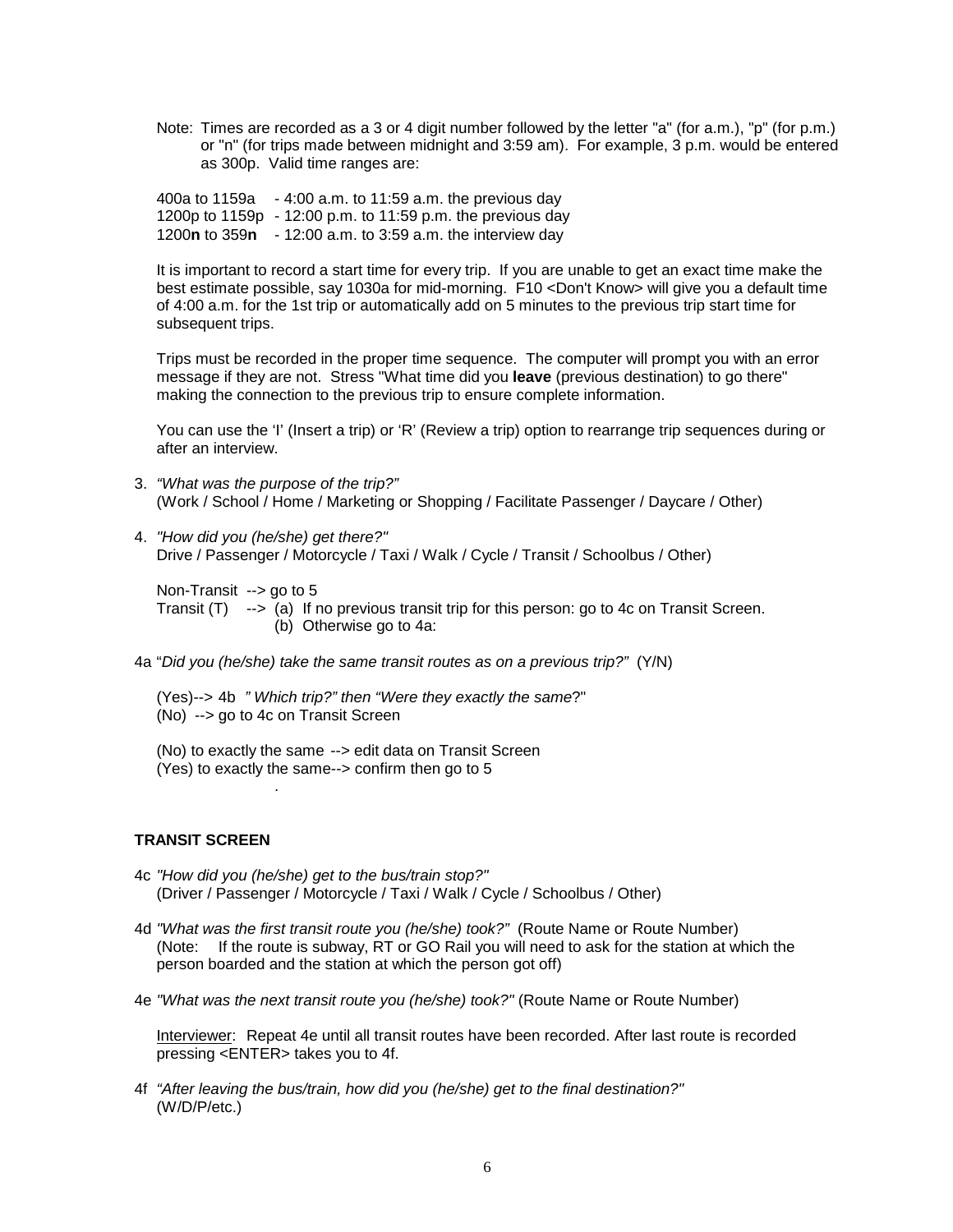- 5. "Where did you (he/she) go from there?"
	- 'A' --> Add a trip<br>'I' --> Insert a tri
	- --> Insert a trip
	- 'D' --> Delete a trip
	- 'R' --> Review (edit) a previous trip
	- 'N' --> No more trips
	- a) If last trip = 'Home'  $\rightarrow$  5a. "Can you think of any other trips you or the other members of your household made yesterday either during the day or in the evening that we may have missed?" (No) --> go to 6 (Yes)--> go back to 5.
	- b) If last trip  $\neq$  'Home' --> 5b. "Did you (he/she) not return home?"  $(No)$  --> go to 5a, then 6. (Yes) --> go back to 5
	- c) If person has a usual place of work which is not home and did not make a work trip that day --> 5c. "You (he/she) did not go to work yesterday (Friday), were you (he/she) working at home (Y/N)?"
- 6. "Now turning to (the next person)...Did (his/her) first trip start from home yesterday (Friday)?"

Interviewer: Program will automatically return to the First Origin Screen

 (Yes)--> continue with questions on First Origin Screen (No) --> Message 6: "Thank you very much for your participation."

- 7. DDE Program: Are you (Interviewer) really sure you (interviewer) want to quit?
	- (Yes) --> record completion status & Save data
	- (No) --> make corrections to interview by selecting an edit option.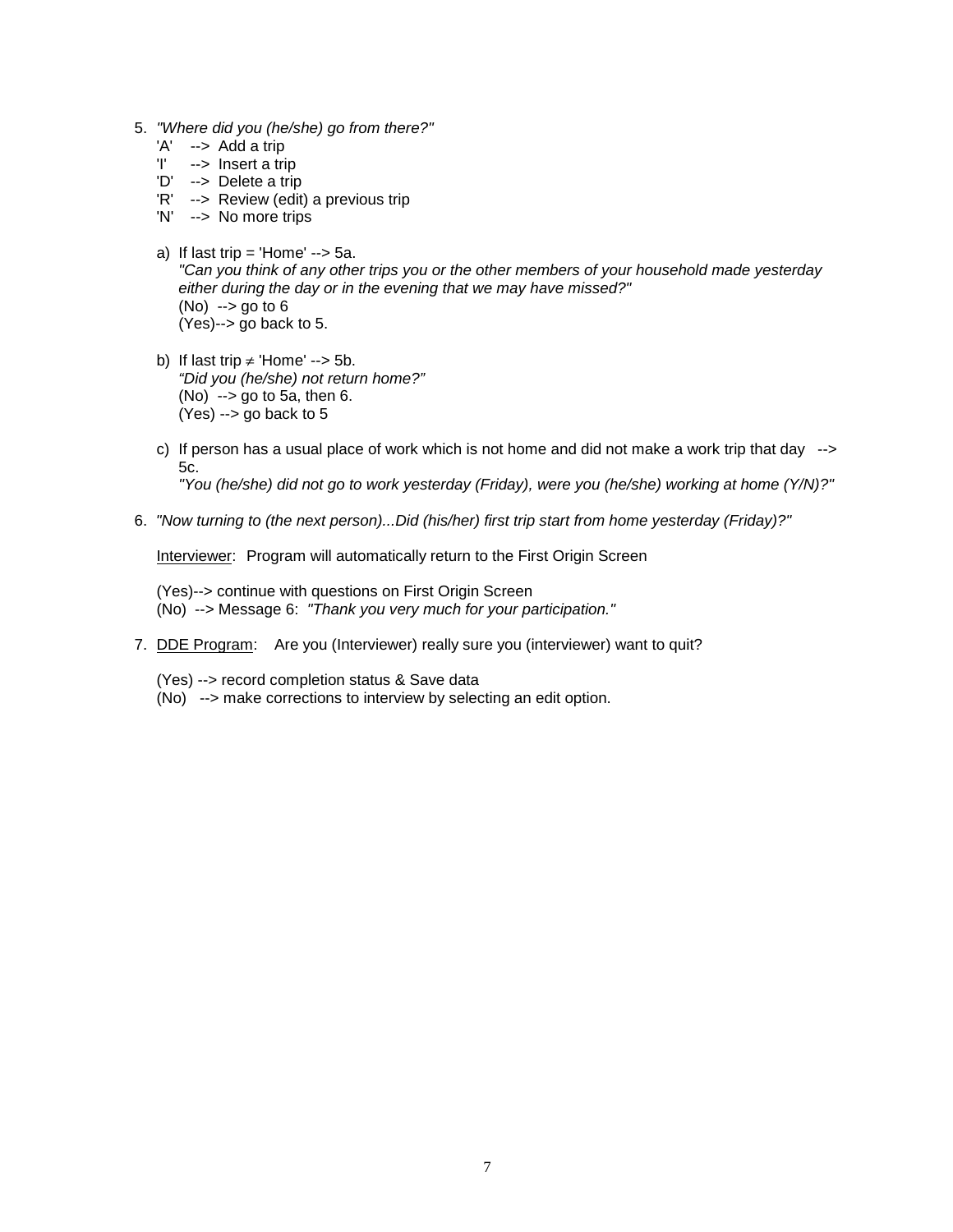# **5 Special Function Keys And Look-up Tables**

## **5.1 Special Function Keys**

'Esc' - May be used to move back up to the previous question on the same screen. Repeat to back up more than one question. Also used to exit look up functions.

'F1' - May be used at any time to bring up a comment screen. Previous comments will be displayed and new comments may be added. Use this key to enter explanations of any unusual items, particularly in relation to future callbacks. For example, who to ask for. Always remember to sign and date any comments you make. To get out of the comment screen simply press F1 once again.

'F3' - Brings up the EDIT options. May be used to terminate the interview part way through the interview sequence or to edit the interview by jumping to a particular data screen.

'F4' - To jump to the household data screen from either the person or the trip screen. This is a special short cut for the F3 key.

- 'F5' To jump to the person data screen from the trip screen. This is a special short cut for the F3 key.
- 'F6' Used to resume the normal interview sequence after one of the above three function keys (F3, F4, F5) has been used to edit a different data screen.
- Note: When the F3, F4 or F5 key is used, an "EDIT MODE" indicator will appear at the top of the screen. It will remain there until the F6 key is used to resume the normal interview sequence.
- 'F8' Used to enter a monument or intersection instead of a street address.
- 'F9' May be used to over-ride the automated look up function.
- 'F10' May be used to indicate that the respondent refuses to answer or does not know the answer to a particular question.
- 'F12' A "toggle" switch that expands the data base look up function to include the Entire Survey Area and/or back to the Local Area. The local area is a shortened list based on address of the household.
- Note: A template will be provided to display these functions on your computer.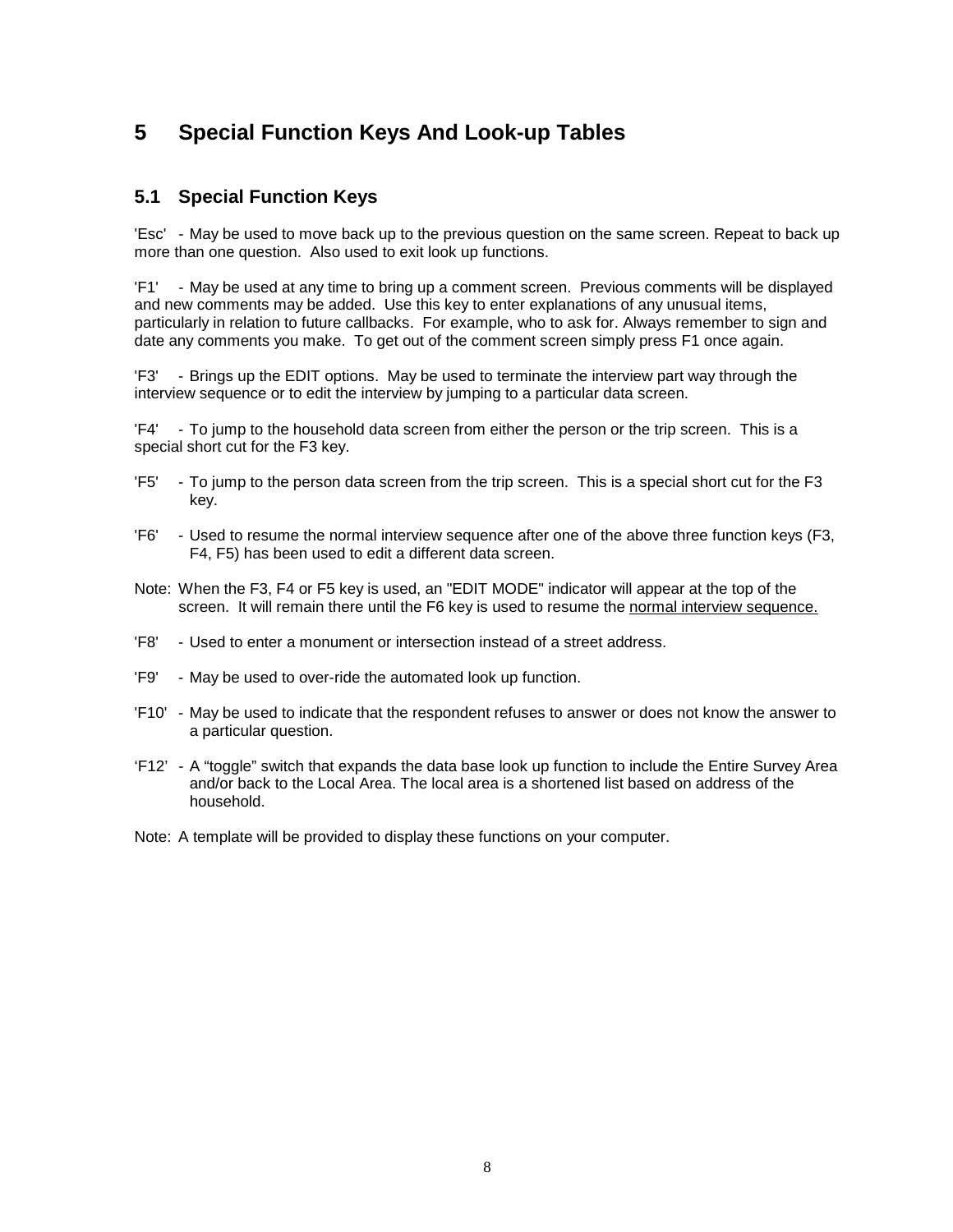# **5.2 Recording Location Data**

Exact geographic locations are required for a number of items in the survey:

- Home address
- Usual place of work
- Usual place of school
- First origin
- Destination of each trip

It is most important that all geographic information be accurately recorded. For urban locations within the survey area an exact address is required, or sufficient information to be able to identify the street block. For rural areas or locations outside the survey area, the community name is sufficient. If you are unsure, always get a specific address. An address may be recorded in one of 3 ways:

- **1) Complete Address** must include street number, full street name including type designation (road, street, avenue, etc.), direction (if applicable), and the town or city it is in. For example, 100 Bloor Street East, Toronto. The street number must be all numeric (e.g., 32A would be entered as 32), and must be followed by a blank space before the name of the street.
- **2) Monument** Monuments are names of buildings, structures and other places such as a landmark that can be readily identified by name alone. Communities outside the survey area are treated as monuments. To initiate a monument entry, press the 'F8' key or the spacebar once at the street number field or on the trip screen choose 'O' (other) then press 'F8'. Examples of valid monument names are:
	- Doon Racket Club, Kitchener
	- Exhibition Stadium or CNE, Toronto
	- City Hall, Hamilton
	- Marineland, Fort Erie

 The community (city or town) name must always be recorded. Places such as beer stores, post offices, banks and restaurants may be recorded as monuments. However, since there may be more than one with the same name (there are many McDonald's) it is necessary to obtain additional information. For example, CIBC **on** (street name) **at** (street name). DO NOT USE a slash (/) to describe an intersection as part of a monument name.

 Always probe for the closest cross streets, not the closest major streets. If the respondent is unsure then record the best information that you can. Use the comment screen if necessary.

**3) Intersection** - Intersection locations are to be avoided unless you fail to get an address. If a respondent gives you an intersection rather than a specific address, probe to see if they know the street address or name of the building. If not, enter the two street names, separated by a slash (/), as a single monument name. Again, be sure to get the town or city name. For example, Yonge**/**College, Toronto.

PLEASE BE AS ACCURATE AS POSSIBLE!

**A complete street address or proper monument name is always preferred. Street intersection should only be recorded as the last option.**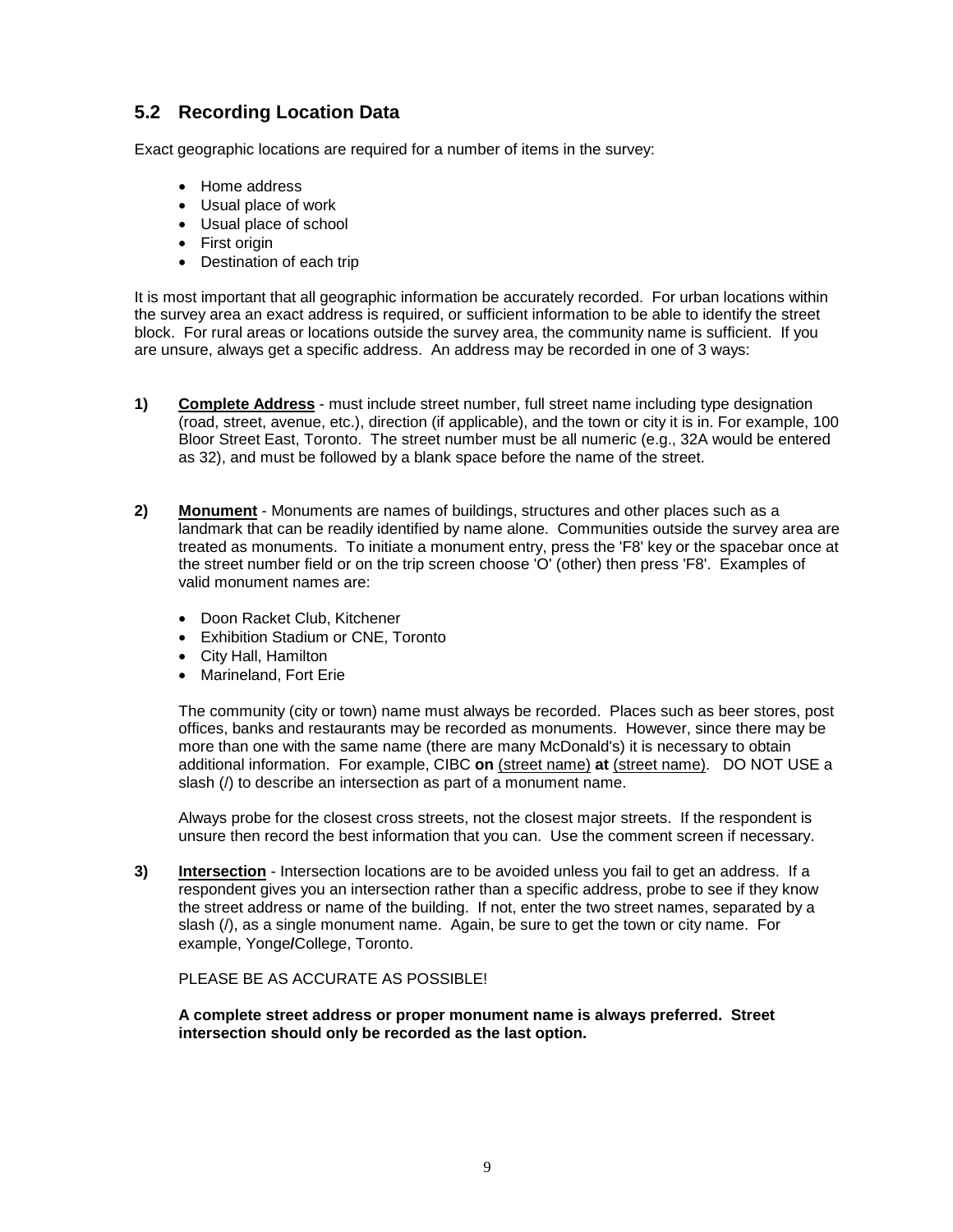# **5.3 Look-Up Tables**

Your computer has been pre-programmed with lists of valid names for each of the following items:

- Streets
- Municipalities
- Schools
- Transit routes

Note: This database only covers those streets, municipalities, schools and transit routes that are within the study area. See 'F12' under Section 5.1 Special Function keys.

When typing in any of the above, pressing the <Enter> key displays a list of the names, which match the letters, which have been typed so far. The arrow keys may then be used to scroll the list up or down or to position the cursor. Pressing the <Enter> key again will select the entry highlighted by the cursor. Be sure to verify that the municipality/route operator is correct before making a location or transit route selection. The <Esc> key may be used to return to the data entry field without making a selection. This is useful when you want to change what you had already typed to refine the matched list.

When there is only one entry that matches the letters typed, the computer will immediately display it, that is, without having to press the <Enter> key. Verify that both the name and municipality are correct then use the <Enter> or <Esc> key to proceed as appropriate. Once again, <Enter> to make a selection and <Esc> to return to the data entry field without making a selection. If the correct name is not in the list, you can press the F9 key to over-ride the matching function and continue to type in the full name. However, proper matches should be found most of the time.

If there is no entry in the built-in list that matches the keyed in letters, the computer will automatically display a box in which you can continue typing the name. If this happens, you should verify that the name you have been given is spelled correctly. Using the backspace key will return you to the original data entry screen. Always remember to verify the municipality. There are many Queen Streets in many different municipalities.

# **6 Valid Data Codes**

# **6.1 Household Data**

#### **6.1.1 Home Address**

It is essential that the home address information be complete and correct. If either (a) the household has moved to a new address with the same phone number, or (b) the information displayed is not complete, you must obtain complete address information including street number, street name and type (road, street, etc.) and the community name. A rural route or post office box number is NOT a complete address; you must obtain the actual location of the residence. **Most rural areas in the survey area are now set up for 911 service. This means they should have street numbers and names (ELC, Emergency Location Codes). Probe for this information**. However, lot and concession numbers may be used if there is no street address. Lot and concession addresses are entered as the lot number in the street number field and "Lot Concession 10" in the street name field. Make sure you confirm the township of where they live. Postal code is not required when you are recording a new home address.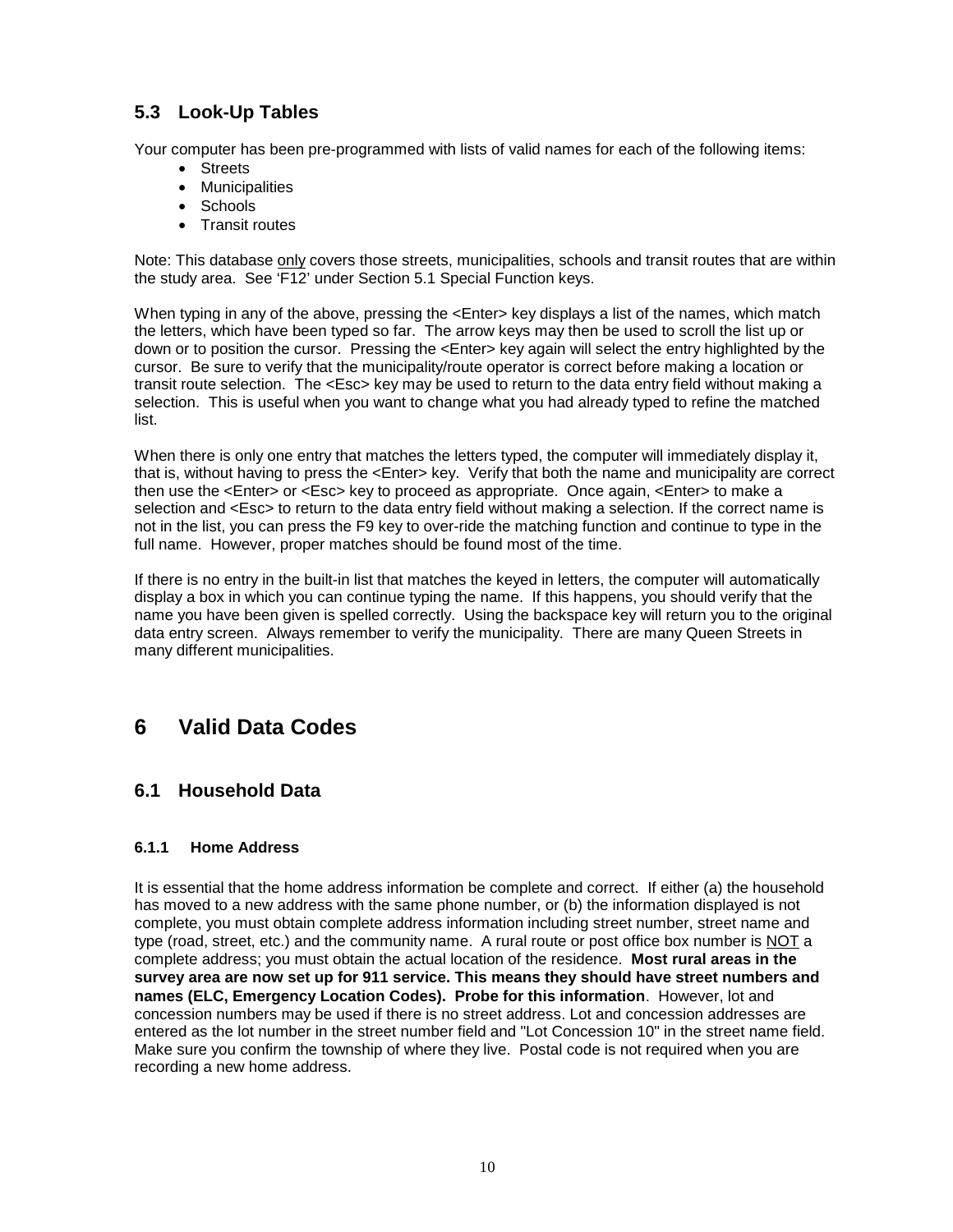#### **6.1.2 Housing Type**

- House: A dwelling unit with a separate outside entrance. Includes single, semi-detached and basement apartment in a house.
- Townhouse: A dwelling unit with a separate outside entrance but as part of a multi-unit building or complex. Usually has a street and unit # in the address. Includes row house, freehold and condo townhouse.
- Apartment: Any unit with a common outside entrance. Usually has a unit/suite # in the address. Includes condominium apartments, duplexes, rooming houses and other multiple units.

#### **6.1.3 Number of persons**

- Include: All persons who normally live in the housing unit including babies, children and grandparents. Include lodgers or live in housekeepers if they share communal facilities (kitchen, phone, etc.)
- Exclude: Temporary guests (less than 1 month). Tenants and lodgers in a self-contained unit located elsewhere in the house. Persons who are living elsewhere for an extended period of time (more than 1 month) for school, work or other reasons.

#### **6.1.4 Number of Vehicles**

- Include: Cars, station wagons, vans, small pick-up trucks, motorcycles, rental and business vehicles, which are normally available for personal use by members of the household.
- Exclude: Heavy trucks, motor homes, school buses and vehicles that are not licensed or are in operable.

### **6.2 Person Data**

Some items of personal data (age and sex) are required for all members of the household. Other items need only be collected for those persons 11 years of age or older. The computer will give the appropriate prompts accordingly. The computer will not issue an interview complete status code unless the number of people for which personal data has been collected is equal to the number of people stated as being in the household.

#### **6.2.1 Person Identification (Name)**

Household members can be identified by first name or family relationship (husband, wife, son, etc.). The computer assigns a sequential number to each person, which will be displayed as part of the trip information for each trip made (e.g. Person 1, Trip 1; Person 1, Trip 2 etc.)

Note: Descriptive names are collected for your convenience in conducting the interview. The names will not be part of the final computer record or used in any way for analysis.

DO NOT ask for the name of the person you are talking to, unless there is a special reason (e.g. scheduling a call-back). If there are only one or two persons in the household, you may simply refer to "you" and the "other person". An interview can be conducted by referring to "the 12- year-old girl", etc.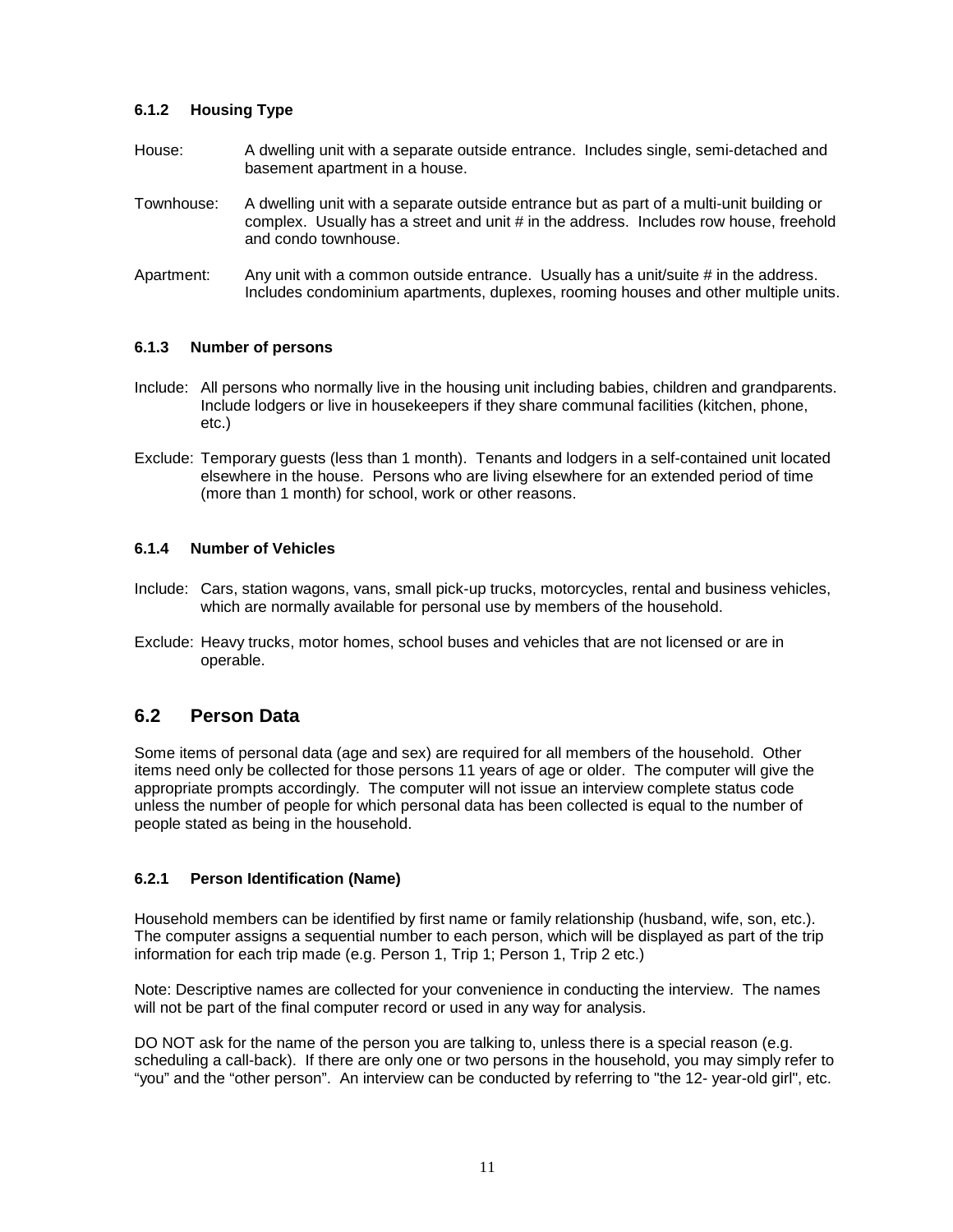#### **6.2.2 Age**

Ask for exact age; if the respondent hesitates or refuses, try to get an approximate age (within 5 or 10 years). Infants under one year old are recorded as 0 (zero). If a person says mid-forties, record it as 45. Similarly if he says early fifties record it as 52. If the respondent gives an age range then record the mid point.

Persons 98 years of age or older are to be recorded as 98. The code 99 is used if no estimate of age can be obtained, that is, refused or don't know.

#### **6.2.3 Gender**

Record 'M' for male and 'F' for female. DO NOT ask the respondent even if uncertain. Use your best judgement. However, it is appropriate to ask the respondent the sex of other members of the household.

For persons under 11 years of age, the computer will automatically skip the rest of the personal data and trip information. It will then prompt you for information on the next person.

#### **6.2.4 Driver's Licence**

Refers to the possession of a currently valid driver's licence. This includes any category of motor vehicle licence, including a temporary learner's permit. A licence which has not been renewed or which has been suspended for any reason is not a valid licence and should not be recorded.

#### **\*\*\*For persons under 11 years of age\*\*\***

The computer program will automatically skip the remaining questions (i.e., transit pass, employment and student related questions) and move on to the next person in the household.

#### **6.2.5 Transit Pass**

Refers to the possession of a currently valid transit pass. Transit passes are categorised by length of use (i.e., daily, weekly, monthly and annual) and the issuing transit authority (e.g., TTC and GO Transit). Use the automated look- up which lists all transit passes in the survey area.

- M MetroPass
- N None
- G GO Transit
- O Other
- C Combination

#### **6.2.6 Employment Status**

- F Employed full-time
- P Employed part-time
- N Not employed. (Includes homemakers, retired persons, unemployed, volunteer worker, persons on extended maternity or disability leave)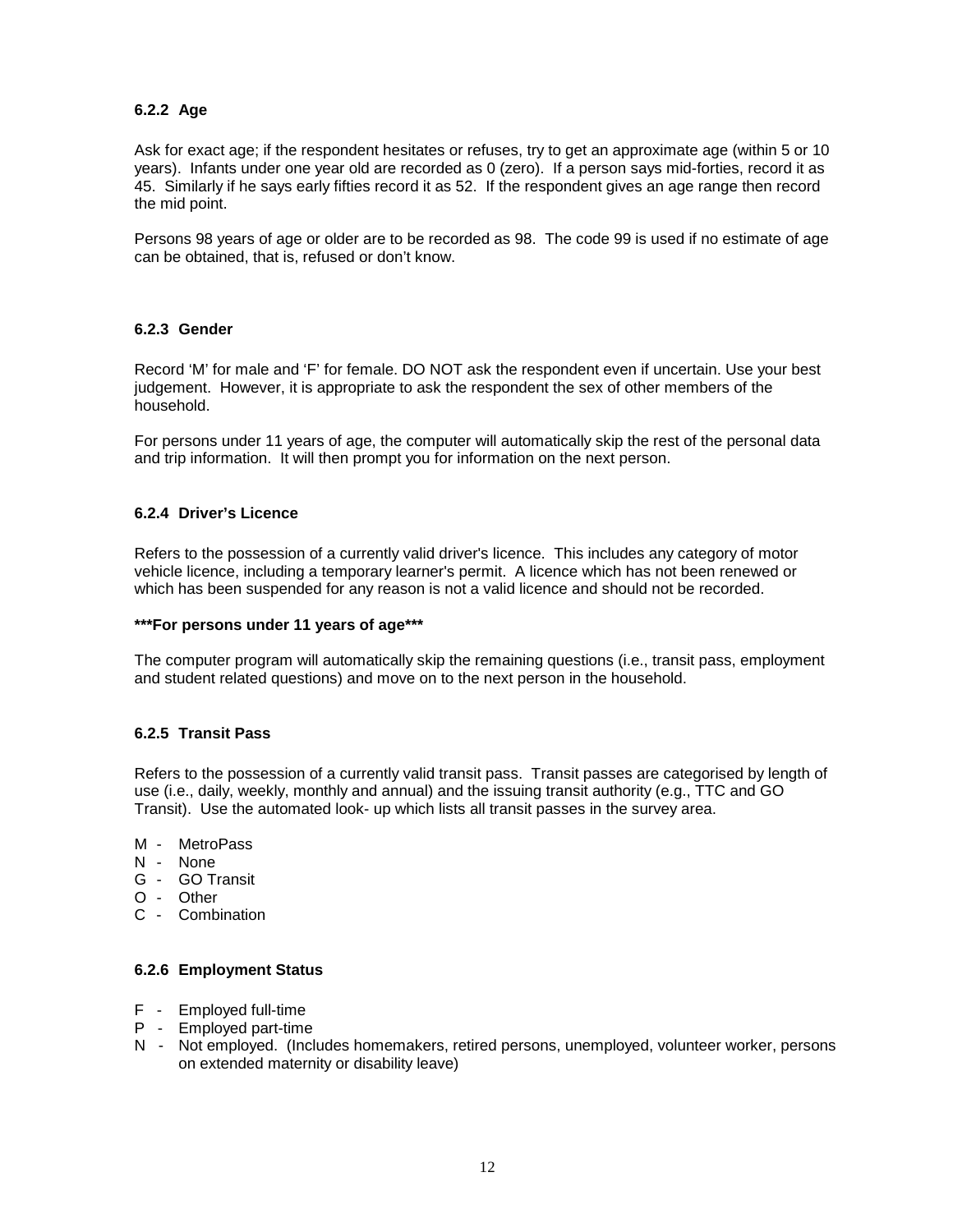A person is employed if they receive a salary, or other remuneration, on a regular basis for the work they do. A person who runs his/her own business at home is employed. A student who works parttime on a regular basis is employed.

A person is unemployed if they are looking for work but do not currently have a job. Where possible leave the definition of full-time or part-time to the respondent. If asked use 30 hours a week as the approximate dividing line. If a person has more than one job they should base the determination on the one, which they consider to be their main job.

#### **6.2.7 Occupation**

This question is only asked of people who are employed. Use your best judgement to fit the response into one of the four categories displayed on the screen. The categories are:

- G General Office. Persons who work in an office type environment but do not qualify for the Professional/Technical/Management category.
- S Sales and Service. People involved in the selling of goods or services at either the wholesale or retail level. Includes most people who work in stores, restaurants, banks, insurance companies, repair centres, health clubs and entertainment facilities of all kinds. Exclude anyone employed in a purely administrative capacity (General Office).
- M Manufacturing/Construction/Trades. Non office jobs that generally involve some degree of physical labour. Include factory and warehouse employees, construction workers and associated trades people (e.g.: Plumber, electrician). Include farming, agriculture, mining, forestry and food processing.
- P Professional/Technical/Management. Jobs that specifically require a specialised education (e.g.: a University degree in a particular field) or involve a substantial level of management responsibility. Do not include supervisory staff where "supervision" is their main function as opposed to the determination of "how" things should be done or the setting of policies. Jobs in this category are generally in an office environment but have a substantially higher income earning potential than the General Office category.

#### **6.2.8 Employment location**

This question is only asked of people who are employed. We require the actual location where the person works. **A street address is preferred.** The name of the employer, an office building or plant location may be entered as a monument provided the information is sufficient to accurately identify a unique location.

If a person has more than one job or works in several different locations ask for the one they spend the most time at. Enter 'No Usual Place of Work' if the person does not have one, such as might be the case with a taxi driver or trades people who go directly to different locations each day without first going to a terminal or an office.

Options for entering the employment location are:

- a) Street address:
- Enter address by typing in the street number and name b) Monument:
- Press F8 or the <Spacebar> in the street number field.
- c) Work at home:
	- Enter the single letter "H" in the street address field.
- d) No usual place: Enter the single letter "N" in the street address field.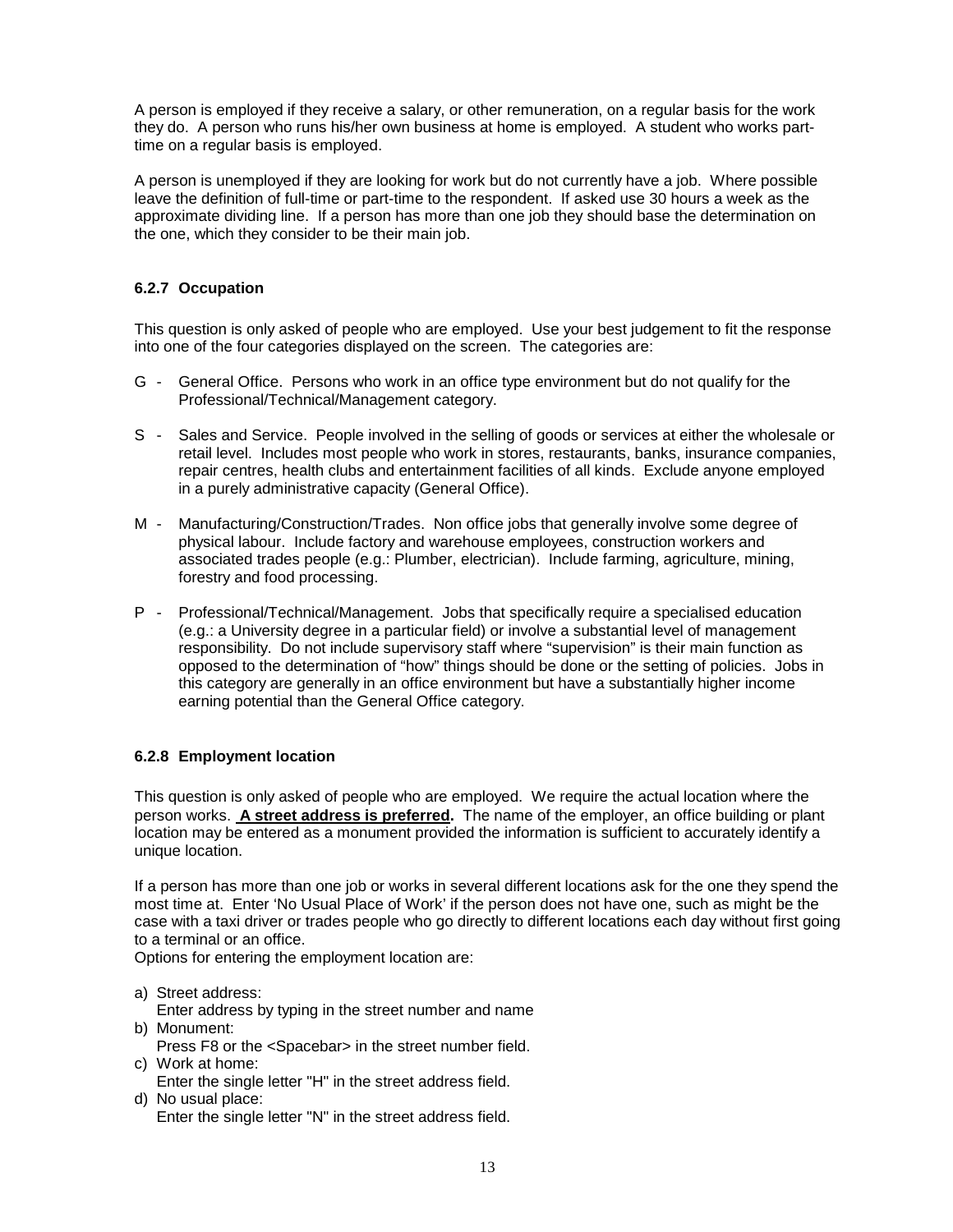e) Refused/Don't Know: Use the F10 function key

#### **6.2.9 Free Parking at Usual Place of Work**

This question is only asked of people who are employed and have a usual place of work. Options are:

Y - Yes N - No F10 - Don't Know

#### **6.2.10 Student status**

A student is any person enrolled either full-time or part-time at an academic institution. It also includes evening classes related to academic or vocational training, but not related to sports or recreation.

- F Full-time<br>P Part-time
- Part-time
- N Not a student
- Note: A person cannot be recorded as both a full-time employee and a full-time student. The computer will prompt you to change one of the designations. Change the school status to parttime if the student also works full-time.

#### **6.2.11 School Name**

This question is only asked of students. Use the automated look-up procedure to check that the full name is correct and verify that the municipality is correct. If the school is a University or College with multiple locations, the software will display a list of buildings or campuses. Select the one where the person usually attends classes. Do not type the whole school name unless you are absolutely sure of the spelling. There are some cases when there will be no exact match to the automatic look up if you have typed the name incorrectly or if you typed too much of the name. E.g., Forest Hill Public School is actually Forest Hill PS in the computer database.

Note: You can abbreviate University of Toronto and University of Waterloo by typing 'U of T' and 'U of W', respectively. For all other educational institutions, type in the full name. Again the F12 function key switches you back and forth between Local Area and Entire Survey Area.

# **6.3 Trip Data**

Remember that only **trips made on the previous weekday** are to be recorded. All the trips for one household must be made on the same day. No trip data is collected for persons less than 11 years of age.

A trip refers to a one-way movement between two places for a single purpose. The origin of each trip is assumed to be the destination of the previous trip. It is therefore important that all trip data be collected in the correct order.

Do not record stops along the way if they are incidental to the main trip purpose unless they involve a significant detour or time delay (more than 15 minutes). However, dropping off a passenger on the way to work is a separate trip since the purpose is to facilitate a passenger. In most cases it will be up to the respondent to determine what constitutes a trip. The interviewer should not change the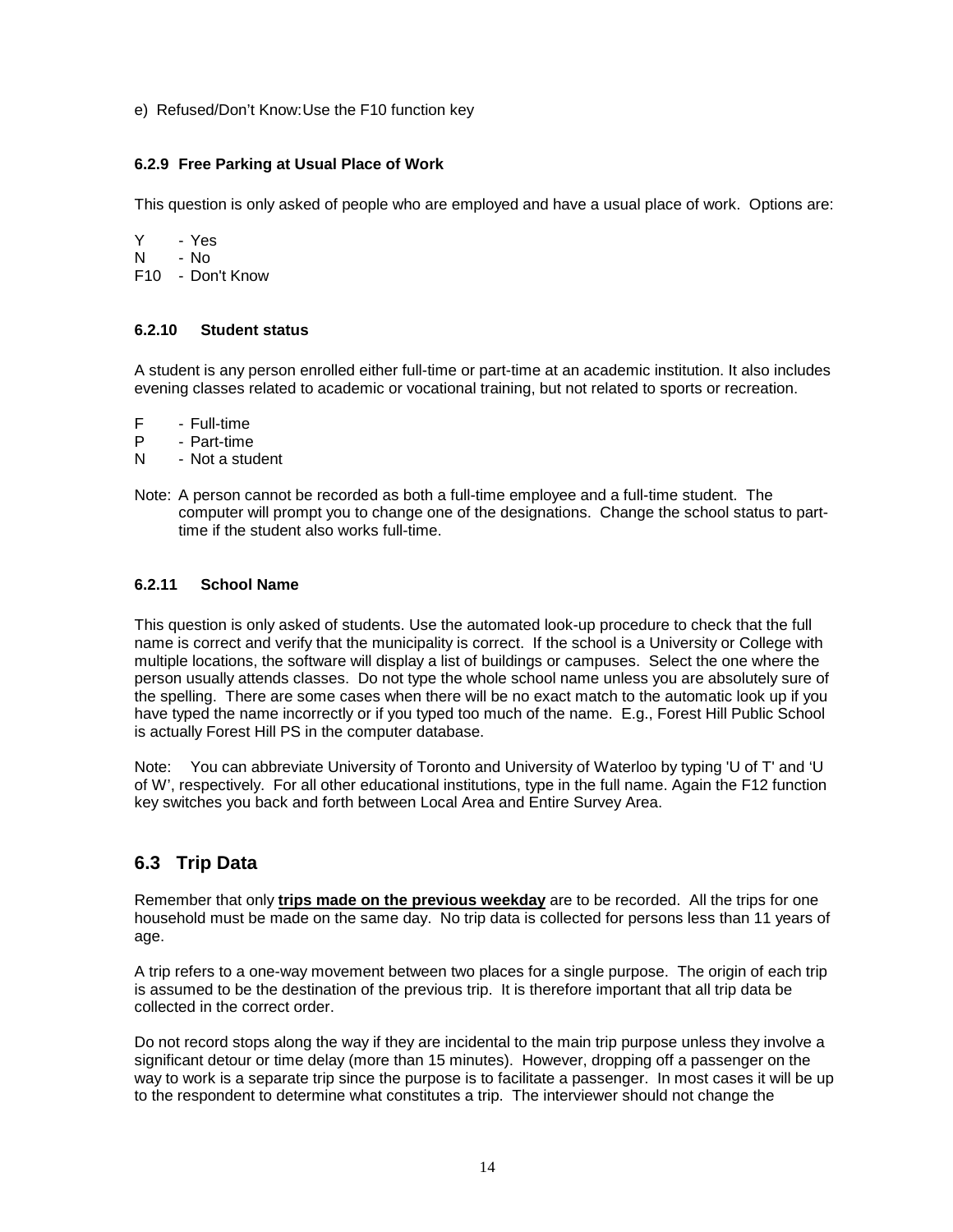information, once collected, unless there is a definite error; i.e., it does not matter if a minor stop does get recorded as a separate trip.

Walking trips only need to be recorded if they are to or from school or work, or if they are essential links between two trips by other modes. If additional walk trips are recorded by accident, there is no need to delete them. They will be reviewed and, if necessary, taken out of the database later.

In general, the trips recorded should be those made by all members of the household between the time they get up and the time they go to bed. They are recorded for the 24-hour period from 4 a.m. on the day prior to the interview to 3:59 a.m. on the day of the interview. If you discover near the end of the interview that a person works a night shift and returns home at 8 a.m., you might need to go back and change the person's first trip origin to work and his/her first trip destination to home.

If an occupation requires that a person go to many different places in one day (e.g., travelling salesman, bus driver, taxi driver, courier) only his first trip to work needs to be recorded. However, if subsequent trips are recorded by accident do not attempt to delete them. A trip home, if applicable, should be recorded from the last destination entered even if it is not the actual location from which the person returned home.

After entering each trip the following options will be presented:

- i) Add another trip. Record the next trip.
- ii) No more trips. The computer will ask you to confirm that there are no more trips for that person. Additional confirmation will be prompted by the computer when the last trip for the person is not to home or when an employed person did not make any work trip (see Q.5b and Q.5c on the Trip Screen). After confirming that there are no more trips the computer moves on to prompt you for information on the next person in the household. If there are no more people, it will prompt you to politely terminate the interview.
- iii) Delete a trip. Use the arrow keys to select the trip to be deleted. You may only delete trips for the person for whom you are currently recording information. To delete trips for another household member, bring up the EDIT menu by pressing F5 and select the person with whom you wish to work.
- iv) Insert a trip. Use the arrow keys to select the point at which the trip is to be inserted. Remember that trips must be recorded in the correct time sequence for each person. A trip can only be inserted for the person for which trip data is currently being entered and the computer will insert a trip above the cursor.

To add a trip for a previous person you must first select that person by using the F3 or F5 function keys. His/her trip information will automatically be moved to the bottom of the screen. **Remember that a return outing, such as going out to shop and then back to work, counts as two trips. Each of these trips must be inserted separately.** Inserting a single trip is applicable when a person remembers that they made a detour that qualifies as a separate trip.

#### **6.3.1 First Origin**

In most cases this will be home or the usual place of work. If they start somewhere else then obtain the location but do not ask for the reason they were there.

#### **6.3.2 Destination Type**

Enter one of the following code letters: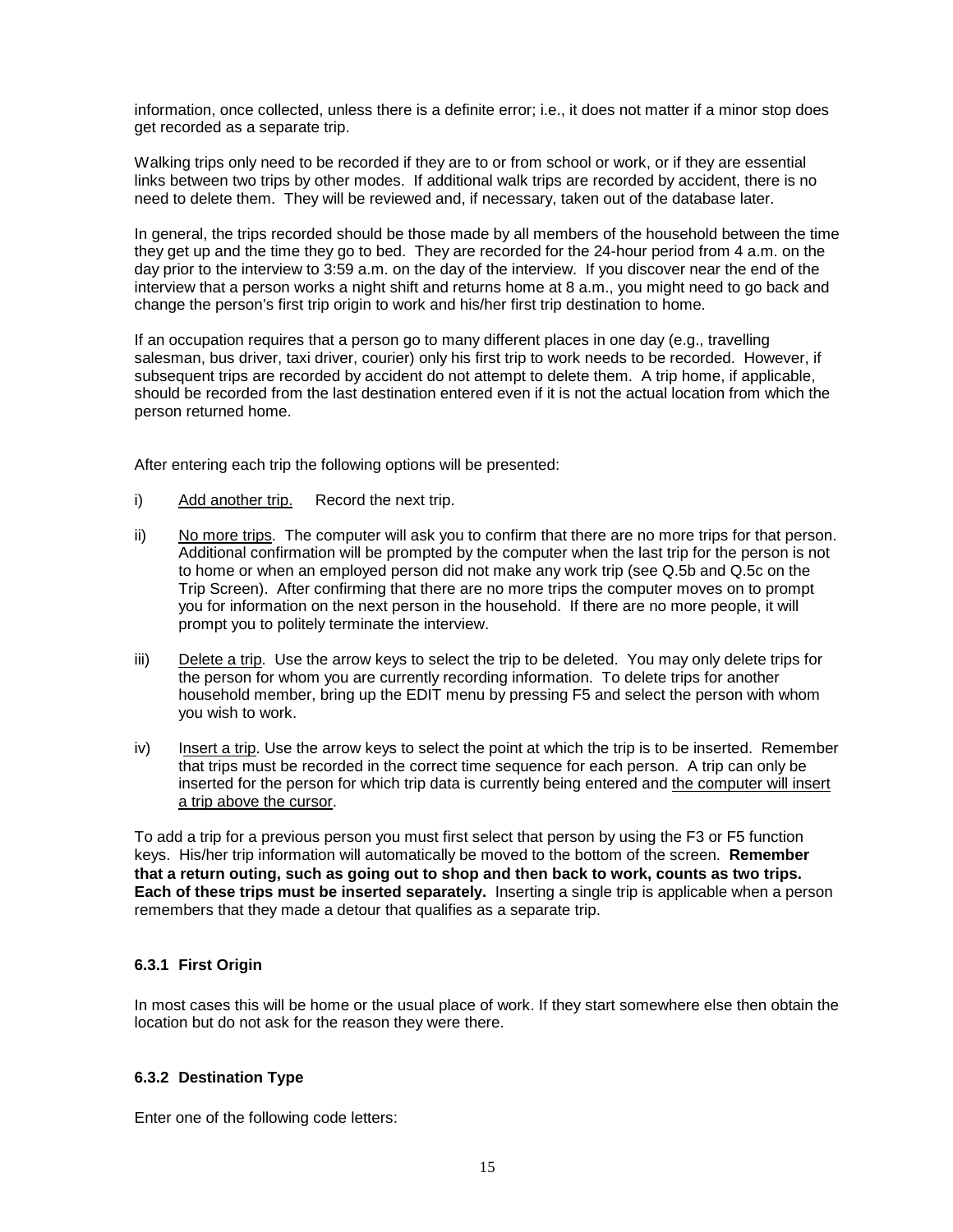- H Home
- W Usual place of work (The one entered as personal information)
- S Usual place of school (The one entered as personal information)
- P The same destination (other than home, usual place of work or school) as a previous trip made by the same person or another person in the household. Use the arrow keys to select which trip.
- O All other destinations (begin typing street number or use the "F8" key to specify monuments and intersections)
- R Refused or don't know (use the "F10" key)

#### **6.3.3 Trip Destination**

The computer will automatically enter this data if the destination type has already been entered as: Home, usual place of Work or School. "O" (Other) destination types are entered here (See "O" above). Trip destinations may be entered as addresses or monuments.

#### **6.3.4 Trip Purpose**

The trip purpose will be recorded automatically if the destination type was specified as Home, usual place of Work or School. If a previous destination was selected, the same trip purpose will be displayed but you will be asked to confirm it. Try not to repeat the question if a person has already said that they "went shopping" or "went to the cinema" in response to the question "Where did you go next?" If a trip is made for more than one purpose record the main one or record each segment as a separate trip with a different purpose. Trip purpose options are:

W - Work. Includes trips to work and other trips made in connection with a person's normal employment, such as to attend meetings or to pick up materials.

Note: Trips to volunteer work and to apply for work are coded as "O" - other.

S - School. Trips made for the purpose of attending school, including elementary, secondary, post-secondary, community college, trade school or night school.

Do not include trips made to school other than by students. A teacher going to school to teach would be "W" for work. A parent attending a parent-teacher meeting would be "O" for other.

- H Home. Any trip to home from anywhere regardless of previous trip purpose.
- F Facilitate Passenger. Trips made to pick-up or drop-off a passenger where the primary purpose of the trip is to serve the passenger's needs. This would include taking a child to school and a trip to the Kiss N' Ride lot to drop off a passenger on the way to work. See "D" - Day Care for a special variation on this code.
- M Marketing or Shopping. Trips made for the purpose of purchasing consumer goods or retail services. Trips made to repair shops, barber's shops, beauty salons and dry cleaners are shopping trips. A visit to a plaza to window shop is also a shopping trip.
- O Other. Any trip that does not specifically belong in one of the other categories. It includes personal business, medical, social, recreation and entertainment trips.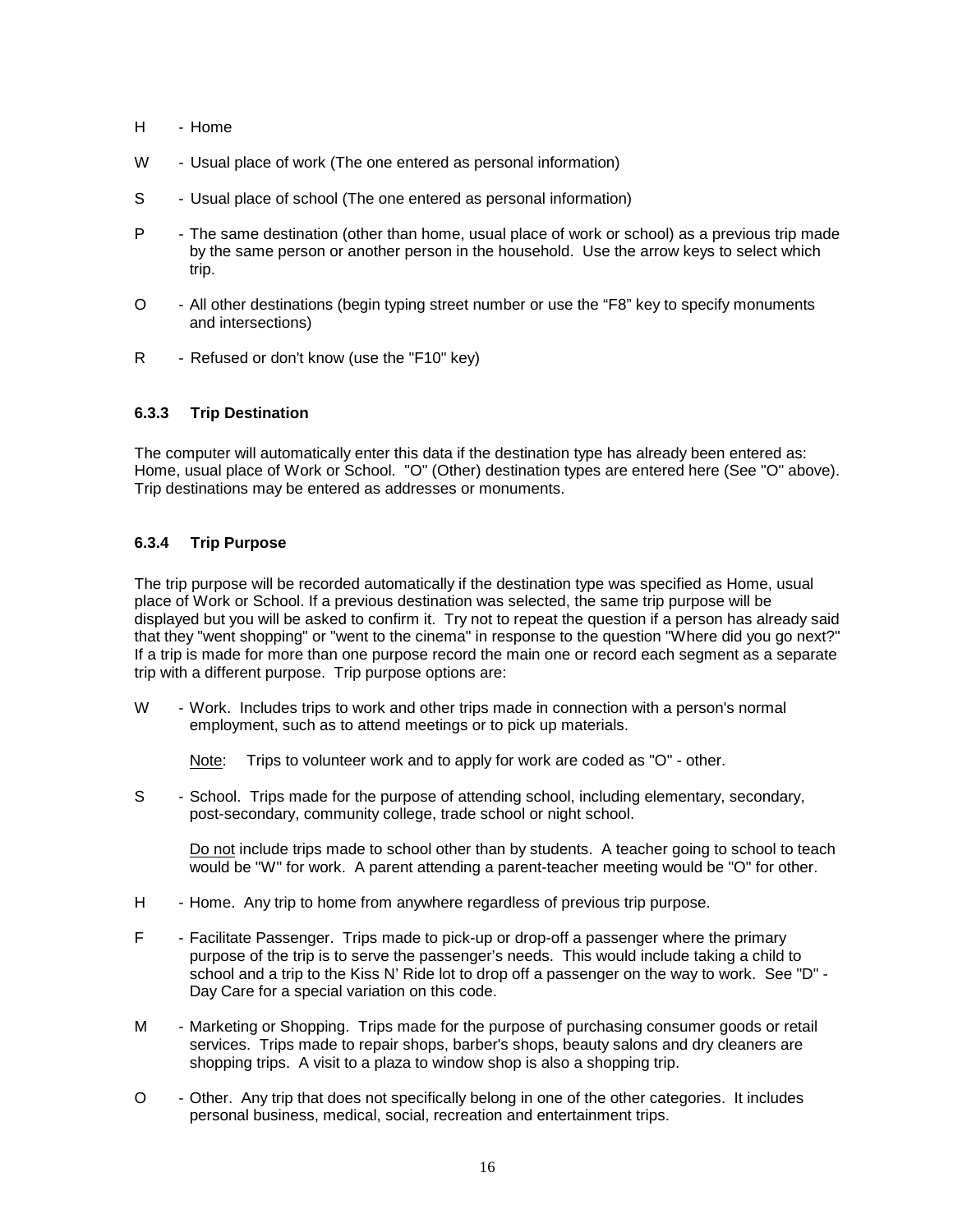D - Day Care (Picking up or dropping off an infant at a day care centre). This is a special case of facilitating a passenger.

#### **6.3.5 Start Time**

Record the time at which the trip started. It can be recorded to the nearest minute but do not press the respondent if they give an approximate time. Generally, most trip start times will likely be specified to the nearest 5, 10 or 15 minutes. Times are recorded as a 3 or 4 digit number followed by the letter "a" (for a.m.), "p" (for p.m.) or "n" (for trips made between midnight and 3:59 a.m.). You do not have to add a leading zero (0) for hours between1 and 9. For example, 3 p.m. would be entered as 300p. Note that the survey covers a 24-hour period over 2 days - from 4:00 a.m. of the trip day (usually the pervious day) to 3:59 a.m. the next day (usually the day of interview). Valid ranges of time are:

400a to 1159a -4:00 a.m. to 11:59 a.m. the previous day 1200p to 1159p - 12:00 p.m. to 11:59 p.m. the previous day 1200**n** to 359**n** - 12:00 a.m. to 3:59 a.m. the interview day

#### **NOTE: The trip day (previous weekday to the interview unless otherwise dictated by the status of the interview being a partial completion initiated for a different trip day) starts at 4:00 a.m. and continues till 3:59 a.m. of the interview day unless otherwise dictated as above.**

Remember that trips must be recorded in the proper time sequence. The computer will prompt you with an error message if they are not. If the respondent is reluctant to give specifics, try to get a range. Use the <F10> key to record a refused or don't know response. The computer program will automatically add 5 minutes to the previously recorded trip's start time to maintain the time sequence requirement.

#### **6.3.6 Method (or Mode) of travel**

If public transit is used for any part of the trip, it is a transit trip (code 'T') and full details are required of the routes used as well as the method used to get to and from the first and last public transit routes. If more than one mode of transportation is used, not including public transportation (e.g., Someone is driven as a passenger to a parking lot from which they then drive their own car), ask for the one that is used for the greatest distance. Modes are:

- D "Auto Driver". Refers to the driver of any motor vehicle other than a motorcycle, scooter or moped.
- P "Auto Passenger". Refers to a passenger in a vehicle being used for personal use. Excludes school buses, taxis and any form of public transportation.
- X "Taxi". A person riding in a taxi or limousine who pays a fare for the trip.
- M "Motorcycle". Includes scooters and mopeds.
- S "School Bus".
- T "Transit" includes all regular bus services, subway, streetcars, trolleys, GO trains, intercity rail and buses, island ferry and special services such as Wheeltrans for handicapped persons and hotel shuttle buses. Excludes school bus, taxi and limousine services.
- B "Bicycle".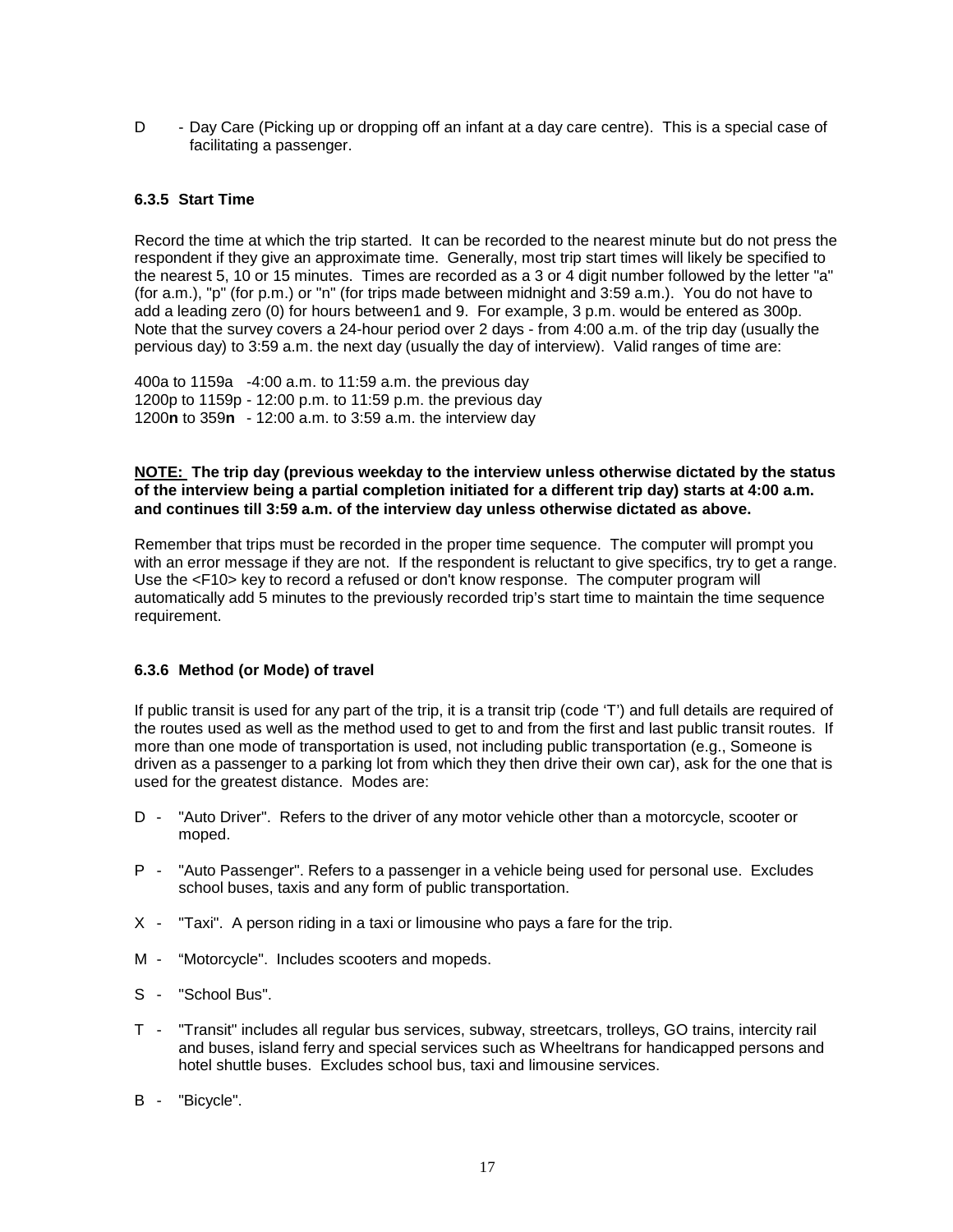- W "Walk". Walk trips should only be recorded if they are to or from a work or school location, or if they form an essential link between two trips by other modes.
- O "Other". A trip that does not fit into any of the above categories. Use the comment screen to explain what it is. Includes skateboard, roller blade and horse buggy but excludes airplane. If a person travels somewhere by air, record the airport used as their destination and enter the mode of travel used to get to the airport.
- R "Refused" or "Don't know"

#### **6.3.7 Transit Routes**

If any part of a trip is made by public transit, it is necessary to obtain details of the transit routes used, as well as the method used to get from the start of the trip to the first transit route, and from the last route to the final destination. If a route is subway, RT or GO rail line the software will prompt you to ask for the station at which the person got on and the station at which they got off. A transit route can be identified by its name or number, the mode (bus, subway, streetcar) and the transit operator (Barrie, Niagara Falls, TTC, GO, Mississauga transit, etc.). The computer has a list of all of the routes that intersect with each other and will check the validity of the names entered. If they do not intersect, an error message will appear and you will be asked to verify the route names before proceeding further.

Note: Whenever GO Rail, TTC subway or LRT is mentioned, we need to determine which station they got on and off at. If they transferred at Union Station from Go Transit to Subway, it only needs to be entered once. Eg. on at Clarkson, off at Union, and off at Eglinton; **not** twice eg. Clarkson, Union, Union, Eglinton.

#### **6.3.8 Work At Home**

This question is only asked of people who are employed (full or part-time) and have a usual place of work that is not home and have not reported any work related trips. Options are 'Yes' for worked at home and 'No' for did not work at home.

Work at home includes situations in which the person uses tele-communication technology or takes work home on either a regular or occasional basis. It does not include people who stay home because they are sick even if they still do work or if the person is on vacation but calls in to his/her work place for a few minutes.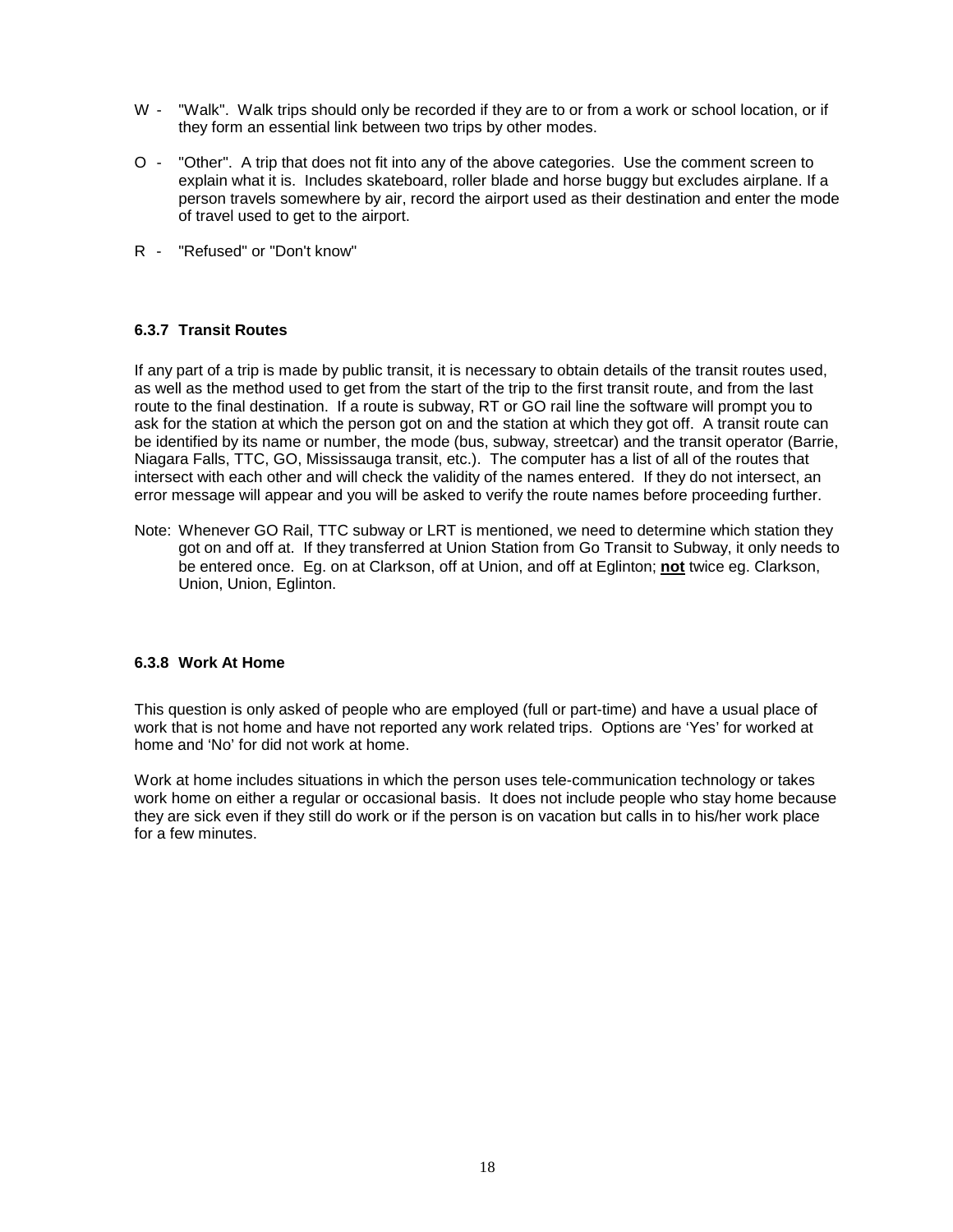# **7 Commonly Asked Questions**

# **How Do I Know This Survey Is Legitimate?**

"The Ontario Ministry of Transportation mailed you a letter recently informing you of the conduct of the survey and telling you to expect our call. This letter has been signed by a senior political representative from all the participating regional, local and municipal agencies."

"Every five years for the past fifteen years, they have conducted this survey to gather information so that they may keep up with your ever-changing transportation requirements."

"As a part of their randomly selected representative sample of households it is extremely important that they obtain this information from your household."

"You may phone Access Toronto at 1-888-735-2221 or 416-946-8392 or visit our website at www.TransportationTomorrow.on.ca"

"I can have them mail you another letter if you wish."

#### **BE SURE TO CONFIRM CORRECT MAILING ADDRESS.**

### **What Is This Survey About?**

"It is the gathering of information about people's travel patterns."

### **Why Are You Doing This Survey?**

"This survey is to find out the travel patterns of households to ensure continued improvement of road and transit services."

#### **What Area Is Being Surveyed?**

"This year the survey area will include the GTA including the Regions of Hamilton-Wentworth, Halton, Peel, York, and Durham and the City of Toronto.

Due to the value of the survey results in terms of its transportation planning, areas outside the GTA have wanted to participate and therefore we conducted this survey in Peterborough County including the City of Peterborough, Victoria County, Simcoe County including Orillia, Orangeville, part of Wellington County, and the Region of Niagara last year and in 1995.

### **How Did You Get My Name?**

"Names and telephone numbers were randomly selected from telephone directory listings. Your household was chosen and therefore will be part of a representative sample of Southern Ontario households."

#### **How Long Will This Take?**

"On average the interview lasts 5 to 10 minutes. But it depends on how many people there are in your household and how many trips they took yesterday."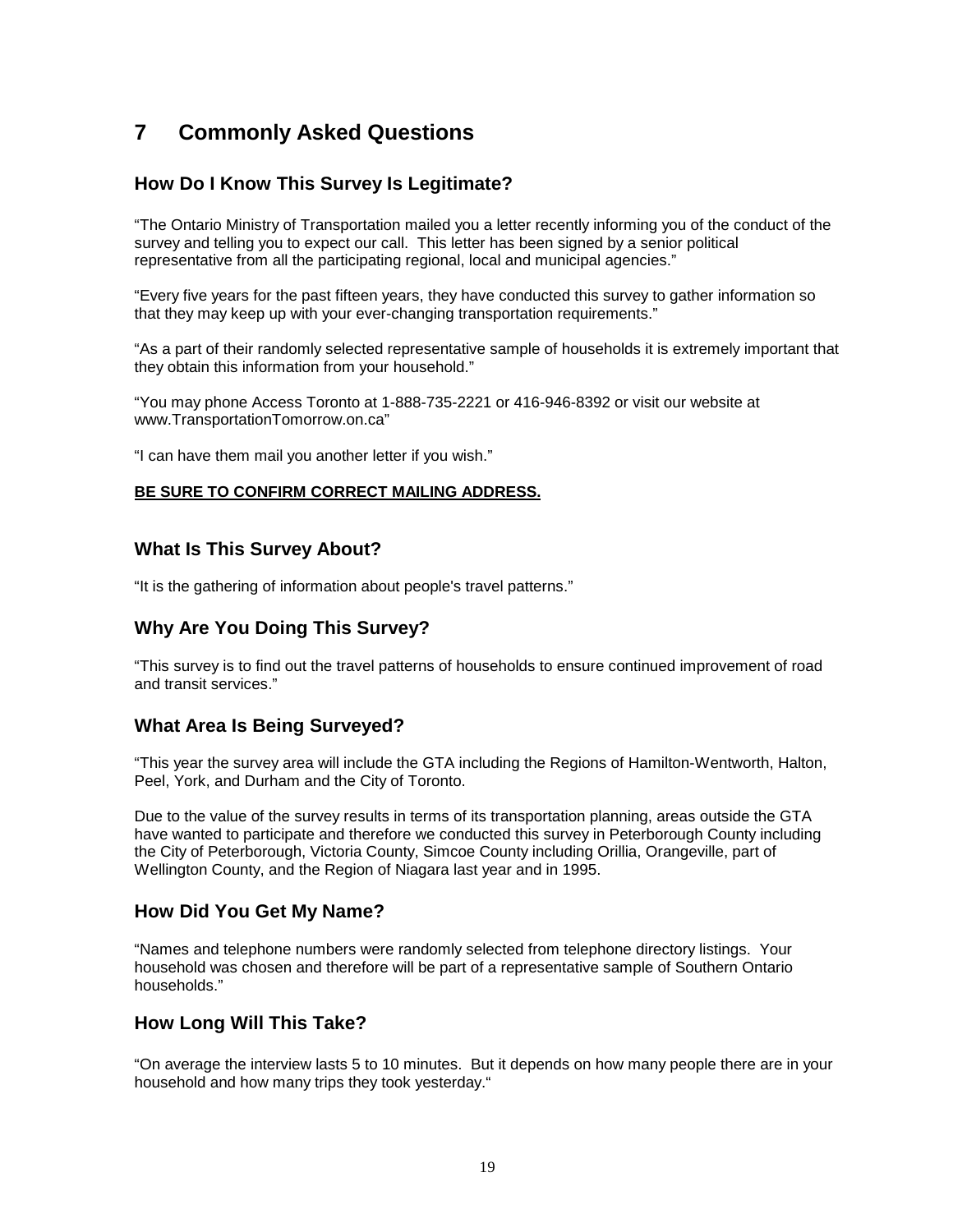# **Who Is This Study Being Done For? Who Is Paying For This Research?**

"The survey is funded by your Regional Municipality, County or City, and by the Ontario Ministry of Transportation, GO Transit and the Toronto Transit Commission."

## **How Can I Be Sure That The Information Will Be Kept Confidential? Will My Name Be Used?**

"Authority for the collection of this information has been obtained from each of the Regional and Local governments participating in this survey and the confidentiality of this information is protected under the Freedom of Information and Protection of Privacy Act."

"No, your name will not be used. In fact your name will be stripped from the record and your answers will be combined with the answers of other households and presented as statistics."

### **What Good Will This Do?**

"It will help transportation planners and government officials make informed decisions, rather than guesses, about what Southern Ontario needs in the way of improvements to road and transit services."

### **I'm Really Not the Right Person To Talk To. My Husband Does All the Driving and He's Not Home Right Now.**

"I would still like to interview you. Please try to answer the questions to the best of your knowledge." (If no knowledge of husband's trips, arrange call back time/date.)

### **We're Retired/Don't Travel Anywhere/Don't Go Out.**

"Since you don't travel very much, the interview will only take a couple of minutes."

"As part of a statically reliable random sampling of household in Southern Ontario it is important that we obtain information from households even if they do not travel much as they are an integral part of the overall make-up of the general population."

"It is still important that we record this information for people who don't make very many or any trips out of the house. In order to get accurate information on the overall travel needs of your area we need to report on people like you who make few trips."

### **What Does This Have To Do With A Travel Survey?**

"There is a direct relationship between this demographic information and the number and type of trips made. This information will help forecast transportation needs in the future as the age composition of your area changes."

(For age specifically)

"We are concerned about the transportation requirements of different age groups; therefore, we are trying to identify what these different requirements are."